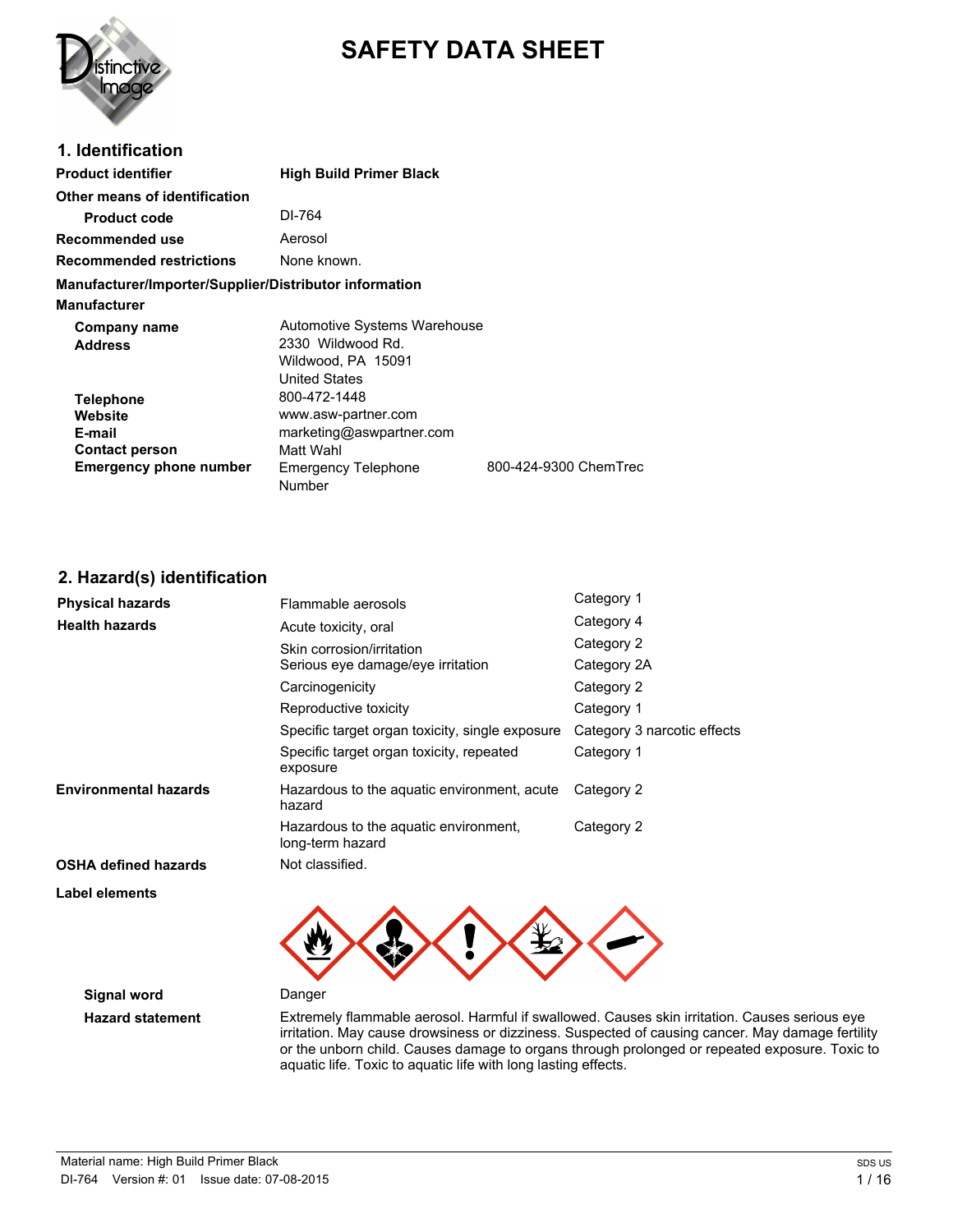| <b>Precautionary statement</b>               |                                                                                                                                                                                                                                                                                                                                                                                                                                                                                                                                                                                                                                                   |
|----------------------------------------------|---------------------------------------------------------------------------------------------------------------------------------------------------------------------------------------------------------------------------------------------------------------------------------------------------------------------------------------------------------------------------------------------------------------------------------------------------------------------------------------------------------------------------------------------------------------------------------------------------------------------------------------------------|
| <b>Prevention</b>                            | Obtain special instructions before use. Do not handle until all safety precautions have been read<br>and understood. Keep away from heat/sparks/open flames/hot surfaces. - No smoking. Do not<br>spray on an open flame or other ignition source. Pressurized container: Do not pierce or burn,<br>even after use. Do not breathe mist or vapor. Wash thoroughly after handling. Do not eat, drink or<br>smoke when using this product. Use only outdoors or in a well-ventilated area. Avoid release to<br>the environment. Wear protective gloves/protective clothing/eye protection/face protection.                                          |
| <b>Response</b>                              | If swallowed: Call a poison center/doctor if you feel unwell. If on skin: Wash with plenty of water. If<br>inhaled: Remove person to fresh air and keep comfortable for breathing. If in eyes: Rinse<br>cautiously with water for several minutes. Remove contact lenses, if present and easy to do.<br>Continue rinsing. If exposed or concerned: Get medical advice/attention. Call a poison<br>center/doctor if you feel unwell. Rinse mouth. If skin irritation occurs: Get medical advice/attention.<br>If eye irritation persists: Get medical advice/attention. Take off contaminated clothing and wash<br>before reuse. Collect spillage. |
| <b>Storage</b>                               | Store in a well-ventilated place. Keep container tightly closed. Store locked up. Protect from<br>sunlight. Do not expose to temperatures exceeding 50°C/122°F.                                                                                                                                                                                                                                                                                                                                                                                                                                                                                   |
| <b>Disposal</b>                              | Dispose of contents/container in accordance with local/regional/national/international regulations.                                                                                                                                                                                                                                                                                                                                                                                                                                                                                                                                               |
| Hazard(s) not otherwise<br>classified (HNOC) | None known.                                                                                                                                                                                                                                                                                                                                                                                                                                                                                                                                                                                                                                       |
| <b>Supplemental information</b>              | 60.88% of the mixture consists of component(s) of unknown acute oral toxicity. 68.91% of the<br>mixture consists of component(s) of unknown acute hazards to the aquatic environment. 67.13%<br>of the mixture consists of component(s) of unknown long-term hazards to the aquatic<br>environment.                                                                                                                                                                                                                                                                                                                                               |

## **3. Composition/information on ingredients**

#### **Mixtures**

| <b>Chemical name</b>                     | Common name and synonyms | <b>CAS number</b> | %          |
|------------------------------------------|--------------------------|-------------------|------------|
| Dimethyl Ether Regulatory                |                          | 115-10-6          | $20 - 40$  |
| Toluene                                  |                          | 108-88-3          | $10 - 530$ |
| Talc                                     |                          | 14807-96-6        | $10 - 20$  |
| <b>Tert Butyl Acetate</b>                |                          | 540-88-5          | $10 - 520$ |
| Acetone                                  |                          | 67-64-1           | $5 - 10$   |
| Xylene                                   |                          | 1330-20-7         | $5 - 10$   |
| <b>Glycol Ether PM Acetate</b>           |                          | 108-65-6          | $1 - 5$    |
| <b>Trimethyl Benzene</b>                 |                          | 25551-13-7        | $1 - 5$    |
| <b>Trimetyl Benzene</b>                  |                          | $95 - 63 - 6$     | $1 - 5$    |
| Carbon Black                             |                          | 1333-86-4         | 0 < 1.5    |
| <b>Crystalline Quartz Regulatory</b>     |                          | 14808-60-7        | 0 < 1.5    |
| <b>Dibutyl Phthalate</b>                 |                          | 84-74-2           | 0 < 1.5    |
| Ethylbenzene                             |                          | $100 - 41 - 4$    | 0 < 1.5    |
| Isopropyl Benzene                        |                          | 98-82-8           | 0 < 1.5    |
| N-Methyl-2-Pyrrolidone                   |                          | 872-50-4          | 0 < 1.5    |
| Silicon dioxide                          |                          | 112945-52-5       | 0 < 1.5    |
| tert-Butyl Alcohol                       |                          | 75-65-0           | 0 < 1.5    |
| Other components below reportable levels |                          |                   | $1 - 3$    |

\*Designates that a specific chemical identity and/or percentage of composition has been withheld as a trade secret.

### **4. First-aid measures**

| <b>Inhalation</b>   | Remove victim to fresh air and keep at rest in a position comfortable for breathing. Call a POISON<br>CENTER or doctor/physician if you feel unwell.                                                   |
|---------------------|--------------------------------------------------------------------------------------------------------------------------------------------------------------------------------------------------------|
| <b>Skin contact</b> | Remove contaminated clothing. Wash with plenty of soap and water. If skin irritation occurs: Get<br>medical advice/attention. Wash contaminated clothing before reuse.                                 |
| Eye contact         | Immediately flush eyes with plenty of water for at least 15 minutes. Remove contact lenses, if<br>present and easy to do. Continue rinsing. Get medical attention if irritation develops and persists. |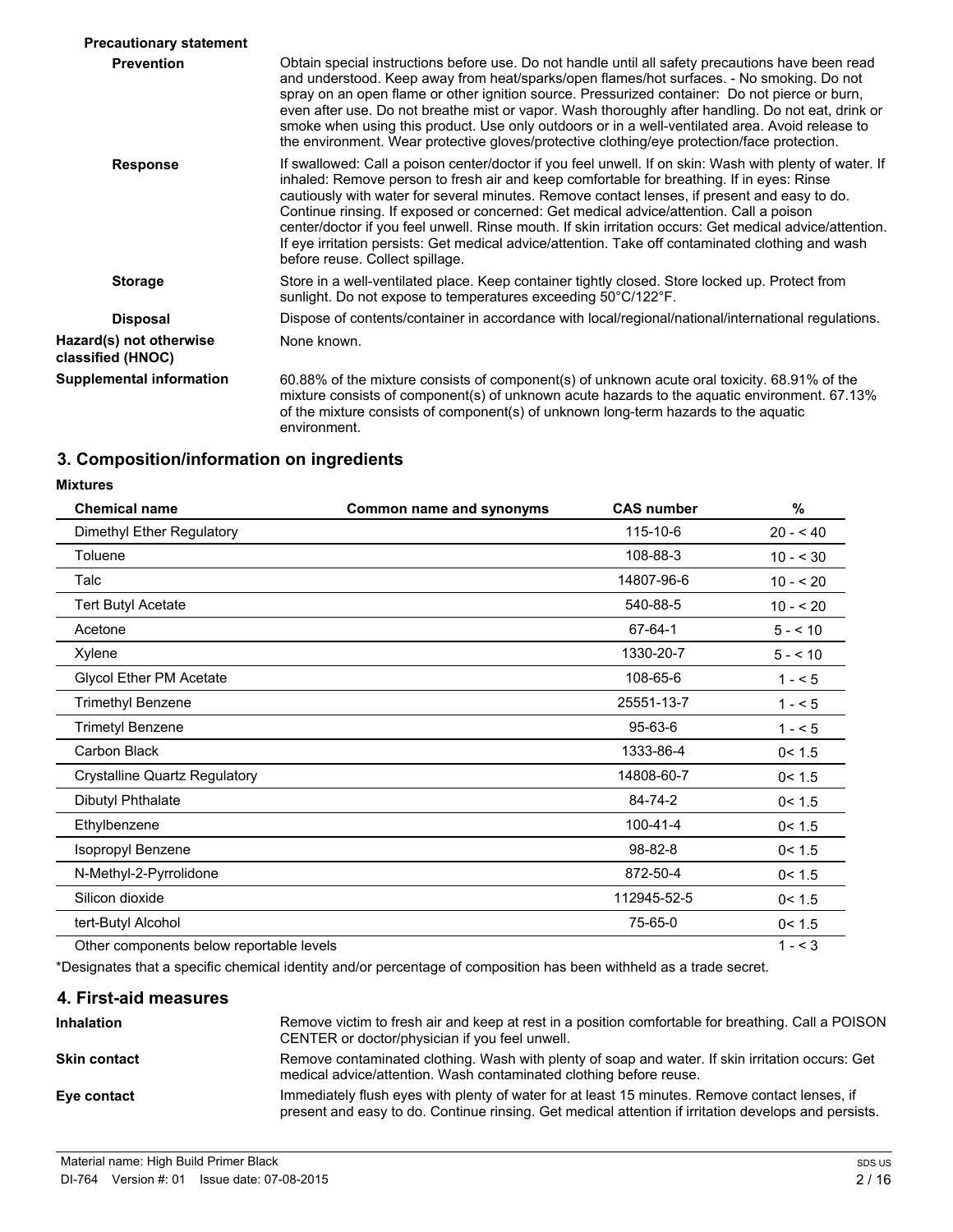| Ingestion                                                                    | Rinse mouth. If vomiting occurs, keep head low so that stomach content doesn't get into the lungs.<br>Get medical advice/attention if you feel unwell.                                                                                                                                                             |
|------------------------------------------------------------------------------|--------------------------------------------------------------------------------------------------------------------------------------------------------------------------------------------------------------------------------------------------------------------------------------------------------------------|
| <b>Most important</b><br>symptoms/effects, acute and<br>delayed              | May cause drowsiness and dizziness. Headache. Nausea, vomiting. Severe eye irritation.<br>Symptoms may include stinging, tearing, redness, swelling, and blurred vision. Skin irritation. May<br>cause redness and pain. Prolonged exposure may cause chronic effects.                                             |
| Indication of immediate<br>medical attention and special<br>treatment needed | Provide general supportive measures and treat symptomatically. Keep victim warm. Keep victim<br>under observation. Symptoms may be delayed.                                                                                                                                                                        |
| <b>General information</b>                                                   | IF exposed or concerned: Get medical advice/attention. If you feel unwell, seek medical advice<br>(show the label where possible). Ensure that medical personnel are aware of the material(s)<br>involved, and take precautions to protect themselves. Show this safety data sheet to the doctor in<br>attendance. |
| 5. Fire-fighting measures                                                    |                                                                                                                                                                                                                                                                                                                    |
| Suitable extinguishing media                                                 | Foam. Dry powder. Carbon dioxide (CO2).                                                                                                                                                                                                                                                                            |
| Unsuitable extinguishing<br>media                                            | Do not use water jet as an extinguisher, as this will spread the fire.                                                                                                                                                                                                                                             |
| Specific hazards arising from<br>the chemical                                | Contents under pressure. Pressurized container may explode when exposed to heat or flame.<br>During fire, gases hazardous to health may be formed.                                                                                                                                                                 |
| Special protective equipment<br>and precautions for firefighters             | Firefighters must use standard protective equipment including flame retardant coat, helmet with<br>face shield, gloves, rubber boots, and in enclosed spaces, SCBA.                                                                                                                                                |
| <b>Fire fighting</b><br>equipment/instructions                               | Move containers from fire area if you can do so without risk. Containers should be cooled with<br>water to prevent vapor pressure build up. For massive fire in cargo area, use unmanned hose<br>holder or monitor nozzles, if possible. If not, withdraw and let fire burn out.                                   |
| <b>Specific methods</b>                                                      | Use standard firefighting procedures and consider the hazards of other involved materials. Move<br>containers from fire area if you can do so without risk. In the event of fire and/or explosion do not<br>breathe fumes.                                                                                         |
| <b>General fire hazards</b>                                                  | Extremely flammable aerosol.                                                                                                                                                                                                                                                                                       |
|                                                                              |                                                                                                                                                                                                                                                                                                                    |

### **6. Accidental release measures**

| Personal precautions,<br>protective equipment and<br>emergency procedures | Keep unnecessary personnel away. Keep people away from and upwind of spill/leak. Wear<br>appropriate protective equipment and clothing during clean-up. Do not breathe mist or vapor. Do<br>not touch damaged containers or spilled material unless wearing appropriate protective clothing.<br>Ventilate closed spaces before entering them. Local authorities should be advised if significant<br>spillages cannot be contained. For personal protection, see section 8 of the SDS.                                                                                                                                                                                                                                                                                                                                                                                                                                                                                                                                                                                                                                  |
|---------------------------------------------------------------------------|------------------------------------------------------------------------------------------------------------------------------------------------------------------------------------------------------------------------------------------------------------------------------------------------------------------------------------------------------------------------------------------------------------------------------------------------------------------------------------------------------------------------------------------------------------------------------------------------------------------------------------------------------------------------------------------------------------------------------------------------------------------------------------------------------------------------------------------------------------------------------------------------------------------------------------------------------------------------------------------------------------------------------------------------------------------------------------------------------------------------|
| <b>Methods and materials for</b><br>containment and cleaning up           | Refer to attached safety data sheets and/or instructions for use. Eliminate all ignition sources (no<br>smoking, flares, sparks, or flames in immediate area). Keep combustibles (wood, paper, oil, etc.)<br>away from spilled material. This material is classified as a water pollutant under the Clean Water<br>Act and should be prevented from contaminating soil or from entering sewage and drainage<br>systems which lead to waterways. Stop leak if you can do so without risk. Move the cylinder to a<br>safe and open area if the leak is irreparable. Cover with plastic sheet to prevent spreading. Absorb<br>in vermiculite, dry sand or earth and place into containers. Following product recovery, flush area<br>with water.                                                                                                                                                                                                                                                                                                                                                                          |
|                                                                           | Small Spills: Wipe up with absorbent material (e.g. cloth, fleece). Clean surface thoroughly to<br>remove residual contamination. For waste disposal, see section 13 of the SDS.                                                                                                                                                                                                                                                                                                                                                                                                                                                                                                                                                                                                                                                                                                                                                                                                                                                                                                                                       |
| <b>Environmental precautions</b>                                          | Avoid release to the environment. Prevent further leakage or spillage if safe to do so. Avoid<br>discharge into drains, water courses or onto the ground. Inform appropriate managerial or<br>supervisory personnel of all environmental releases.                                                                                                                                                                                                                                                                                                                                                                                                                                                                                                                                                                                                                                                                                                                                                                                                                                                                     |
| 7. Handling and storage                                                   |                                                                                                                                                                                                                                                                                                                                                                                                                                                                                                                                                                                                                                                                                                                                                                                                                                                                                                                                                                                                                                                                                                                        |
| <b>Precautions for safe handling</b>                                      | Obtain special instructions before use. Do not handle until all safety precautions have been read<br>and understood. Pressurized container: Do not pierce or burn, even after use. Do not use if spray<br>button is missing or defective. Do not spray on a naked flame or any other incandescent material.<br>Do not smoke while using or until sprayed surface is thoroughly dry. Do not cut, weld, solder, drill,<br>grind, or expose containers to heat, flame, sparks, or other sources of ignition. All equipment used<br>when handling the product must be grounded. Do not re-use empty containers. Do not breathe<br>mist or vapor. Avoid contact with eyes, skin, and clothing. Avoid prolonged exposure. Do not taste<br>or swallow. When using, do not eat, drink or smoke. Pregnant or breastfeeding women must not<br>handle this product. Should be handled in closed systems, if possible. Use only in well-ventilated<br>areas. Wear appropriate personal protective equipment. Wash hands thoroughly after handling.<br>Avoid release to the environment. Observe good industrial hygiene practices. |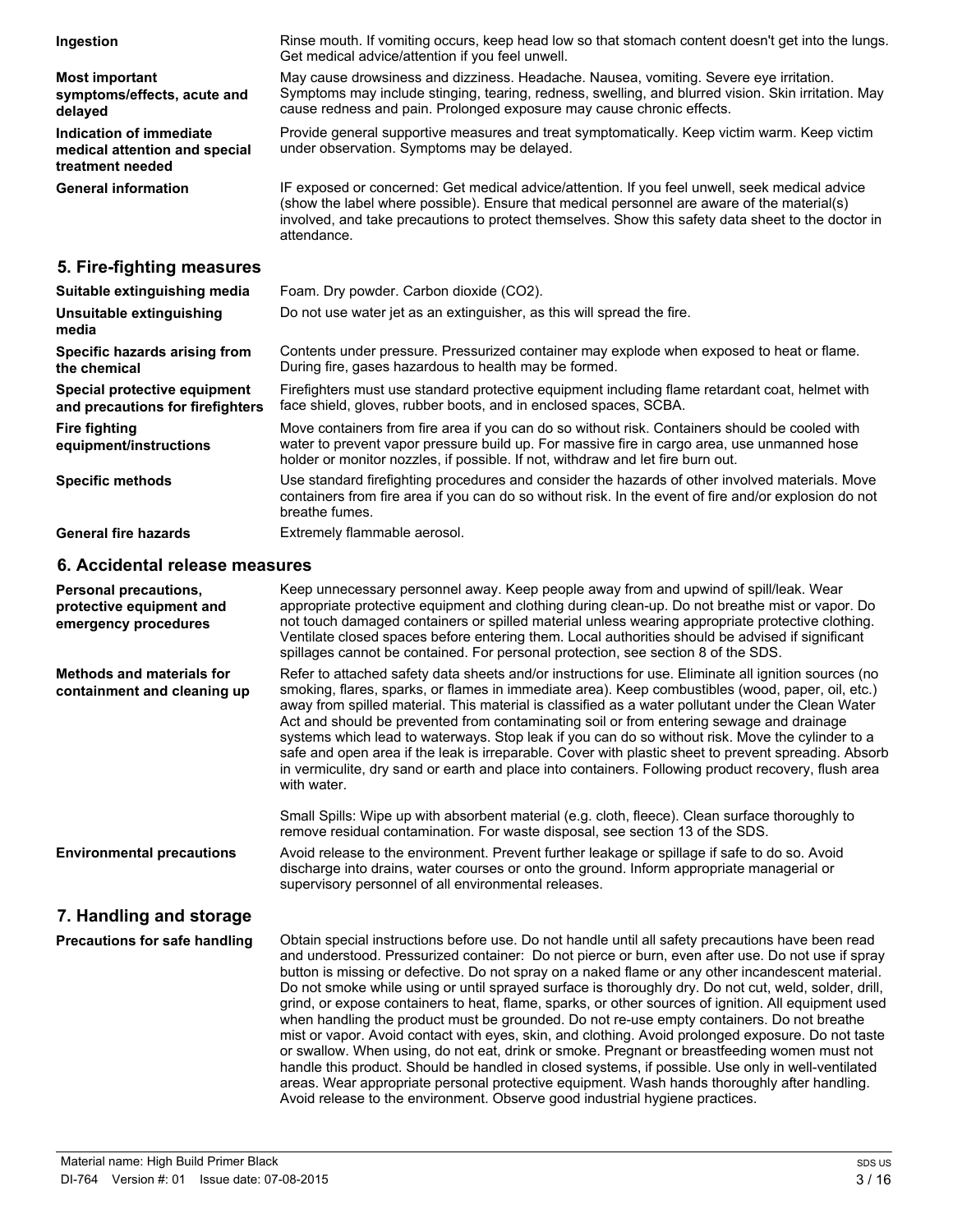Level 1 Aerosol.

Store locked up. Pressurized container. Protect from sunlight and do not expose to temperatures exceeding 50°C/122 °F. Do not puncture, incinerate or crush. Do not handle or store near an open flame, heat or other sources of ignition. This material can accumulate static charge which may cause spark and become an ignition source. Store away from incompatible materials (see Section 10 of the SDS).

### **8. Exposure controls/personal protection**

#### **Occupational exposure limits**

#### **US. OSHA Table Z-1 Limits for Air Contaminants (29 CFR 1910.1000)**

| <b>Components</b>                                           | <b>Type</b> | Value          |                      |
|-------------------------------------------------------------|-------------|----------------|----------------------|
| Acetone (CAS 67-64-1)                                       | PEL         | 2400 mg/m3     |                      |
|                                                             |             | 1000 ppm       |                      |
| Carbon Black (CAS<br>1333-86-4)                             | PEL         | 3.5 mg/m3      |                      |
| Dibutyl Phthalate (CAS<br>$84 - 74 - 2)$                    | <b>PEL</b>  | 5 mg/m3        |                      |
| Ethylbenzene (CAS<br>$100-41-4)$                            | PEL         | 435 mg/m3      |                      |
|                                                             |             | 100 ppm        |                      |
| Isopropyl Benzene (CAS<br>$98 - 82 - 8$                     | <b>PEL</b>  | 245 mg/m3      |                      |
|                                                             |             | 50 ppm         |                      |
| Tert Butyl Acetate (CAS<br>540-88-5)                        | PEL         | 950 mg/m3      |                      |
|                                                             |             | 200 ppm        |                      |
| tert-Butyl Alcohol (CAS<br>$75-65-0)$                       | <b>PEL</b>  | 300 mg/m3      |                      |
|                                                             |             | 100 ppm        |                      |
| Xylene (CAS 1330-20-7)                                      | PEL         | 435 mg/m3      |                      |
|                                                             |             | 100 ppm        |                      |
| US. OSHA Table Z-2 (29 CFR 1910.1000)                       |             |                |                      |
| <b>Components</b>                                           | <b>Type</b> | Value          |                      |
| Toluene (CAS 108-88-3)                                      | Ceiling     | 300 ppm        |                      |
|                                                             | <b>TWA</b>  | 200 ppm        |                      |
| US. OSHA Table Z-3 (29 CFR 1910.1000)                       |             |                |                      |
| <b>Components</b>                                           | <b>Type</b> | Value          | Form                 |
| <b>Crystalline Quartz</b><br>Regulatory (CAS<br>14808-60-7) | <b>TWA</b>  | $0.3$ mg/m $3$ | Total dust.          |
|                                                             |             | $0.1$ mg/m $3$ | Respirable.          |
|                                                             |             | 2.4 mppcf      | Respirable.          |
| Silicon dioxide (CAS<br>112945-52-5)                        | <b>TWA</b>  | $0.8$ mg/m $3$ |                      |
|                                                             |             | 20 mppcf       |                      |
| Talc (CAS 14807-96-6)                                       | <b>TWA</b>  | $0.3$ mg/m $3$ | Total dust.          |
|                                                             |             | $0.1$ mg/m $3$ | Respirable.          |
|                                                             |             | 20 mppcf       |                      |
|                                                             |             | 2.4 mppcf      | Respirable.          |
| <b>US. ACGIH Threshold Limit Values</b>                     |             |                |                      |
| <b>Components</b>                                           | <b>Type</b> | Value          | Form                 |
| Acetone (CAS 67-64-1)                                       |             |                |                      |
|                                                             | <b>STEL</b> | 750 ppm        |                      |
|                                                             | <b>TWA</b>  | 500 ppm        |                      |
| Carbon Black (CAS<br>1333-86-4)                             | <b>TWA</b>  | 3 mg/m3        | Inhalable fraction.  |
| Crystalline Quartz<br>Regulatory (CAS<br>14808-60-7)        | <b>TWA</b>  | 0.025 mg/m3    | Respirable fraction. |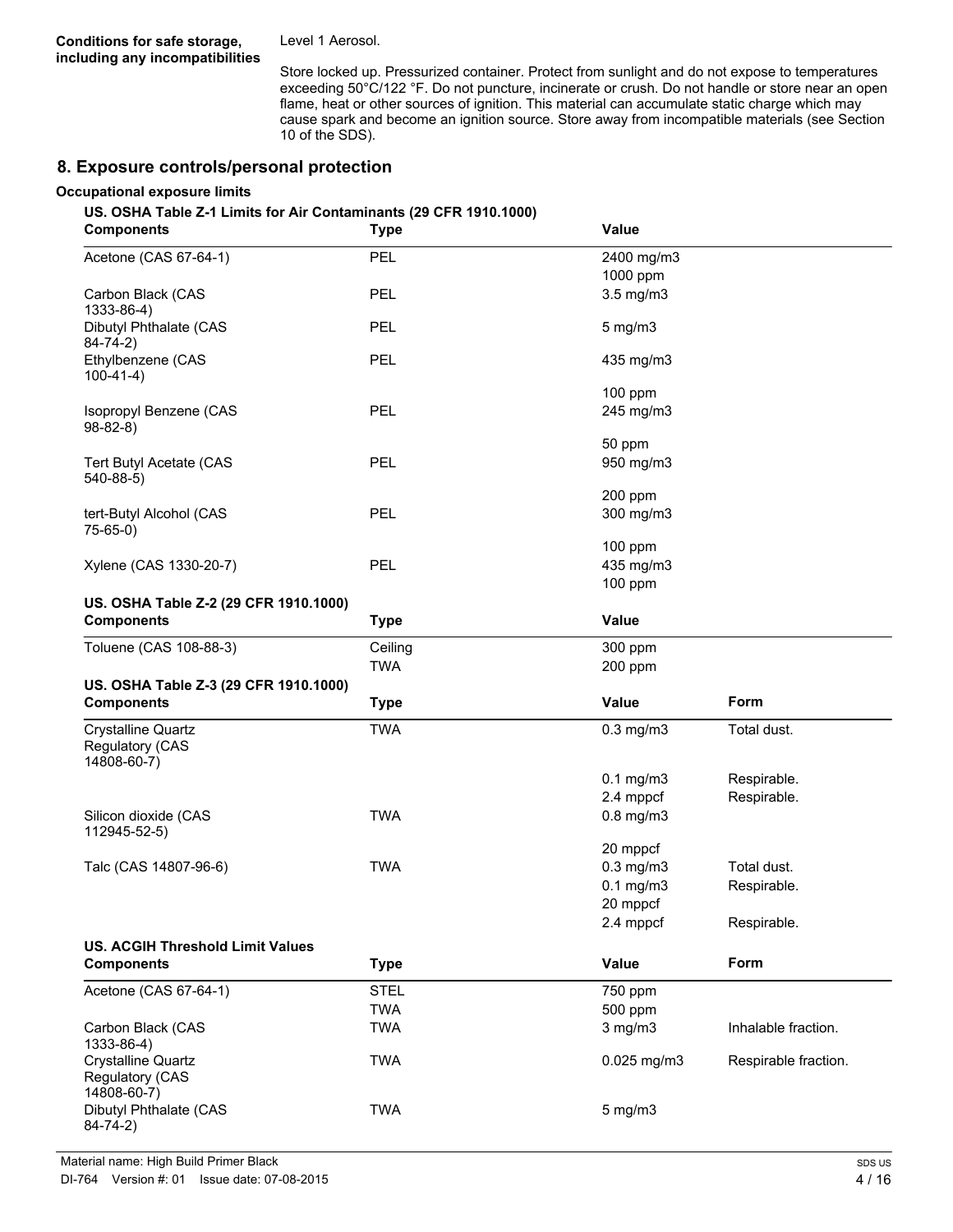| <b>US. ACGIH Threshold Limit Values</b>                                       |             |                      |                      |
|-------------------------------------------------------------------------------|-------------|----------------------|----------------------|
| <b>Components</b>                                                             | <b>Type</b> | Value                | Form                 |
| Ethylbenzene (CAS<br>$100-41-4)$                                              | <b>TWA</b>  | 20 ppm               |                      |
| Isopropyl Benzene (CAS<br>$98 - 82 - 8$                                       | <b>TWA</b>  | 50 ppm               |                      |
| Talc (CAS 14807-96-6)                                                         | <b>TWA</b>  | $2$ mg/m $3$         | Respirable fraction. |
| Tert Butyl Acetate (CAS<br>540-88-5)                                          | <b>TWA</b>  | 200 ppm              |                      |
| tert-Butyl Alcohol (CAS<br>$75-65-0)$                                         | <b>TWA</b>  | 100 ppm              |                      |
| Toluene (CAS 108-88-3)                                                        | <b>TWA</b>  | 20 ppm               |                      |
| Trimethyl Benzene (CAS<br>25551-13-7)                                         | <b>TWA</b>  | 25 ppm               |                      |
| Trimetyl Benzene (CAS<br>$95-63-6$                                            | <b>TWA</b>  | 25 ppm               |                      |
| Xylene (CAS 1330-20-7)                                                        | <b>STEL</b> | 150 ppm              |                      |
|                                                                               | <b>TWA</b>  | 100 ppm              |                      |
| US. NIOSH: Pocket Guide to Chemical Hazards                                   |             |                      |                      |
| <b>Components</b>                                                             | <b>Type</b> | Value                | Form                 |
| Acetone (CAS 67-64-1)                                                         | <b>TWA</b>  | 590 mg/m3            |                      |
|                                                                               |             | 250 ppm              |                      |
| Carbon Black (CAS<br>1333-86-4)                                               | <b>TWA</b>  | $0.1$ mg/m $3$       |                      |
| <b>Crystalline Quartz</b><br><b>Regulatory (CAS</b><br>14808-60-7)            | <b>TWA</b>  | $0.05$ mg/m $3$      | Respirable dust.     |
| Dibutyl Phthalate (CAS<br>$84 - 74 - 2)$                                      | <b>TWA</b>  | $5 \text{ mg/m}$     |                      |
| Ethylbenzene (CAS<br>$100-41-4)$                                              | <b>STEL</b> | 545 mg/m3            |                      |
|                                                                               |             | $125$ ppm            |                      |
|                                                                               | <b>TWA</b>  | 435 mg/m3            |                      |
|                                                                               |             | 100 ppm              |                      |
| Isopropyl Benzene (CAS<br>$98-82-8$                                           | <b>TWA</b>  | 245 mg/m3            |                      |
| Silicon dioxide (CAS                                                          | <b>TWA</b>  | 50 ppm<br>6 mg/m3    |                      |
| 112945-52-5)                                                                  |             |                      |                      |
| Talc (CAS 14807-96-6)                                                         | <b>TWA</b>  | $2$ mg/m $3$         | Respirable.          |
| Tert Butyl Acetate (CAS<br>540-88-5)                                          | <b>TWA</b>  | 950 mg/m3            |                      |
|                                                                               |             | 200 ppm              |                      |
| tert-Butyl Alcohol (CAS<br>75-65-0)                                           | <b>STEL</b> | 450 mg/m3            |                      |
|                                                                               |             | 150 ppm              |                      |
|                                                                               | <b>TWA</b>  | 300 mg/m3            |                      |
|                                                                               |             | 100 ppm              |                      |
| Toluene (CAS 108-88-3)                                                        | <b>STEL</b> | 560 mg/m3            |                      |
|                                                                               |             | 150 ppm              |                      |
|                                                                               | <b>TWA</b>  | 375 mg/m3            |                      |
| <b>Trimetyl Benzene (CAS</b>                                                  | <b>TWA</b>  | 100 ppm<br>125 mg/m3 |                      |
| $95-63-6)$                                                                    |             |                      |                      |
|                                                                               |             | 25 ppm               |                      |
| US. Workplace Environmental Exposure Level (WEEL) Guides<br><b>Components</b> | <b>Type</b> | Value                |                      |
| Dimethyl Ether Regulatory                                                     | <b>TWA</b>  | 1880 mg/m3           |                      |
| (CAS 115-10-6)                                                                |             |                      |                      |
| <b>Glycol Ether PM Acetate</b>                                                | <b>TWA</b>  | 1000 ppm<br>50 ppm   |                      |
| (CAS 108-65-6)                                                                |             |                      |                      |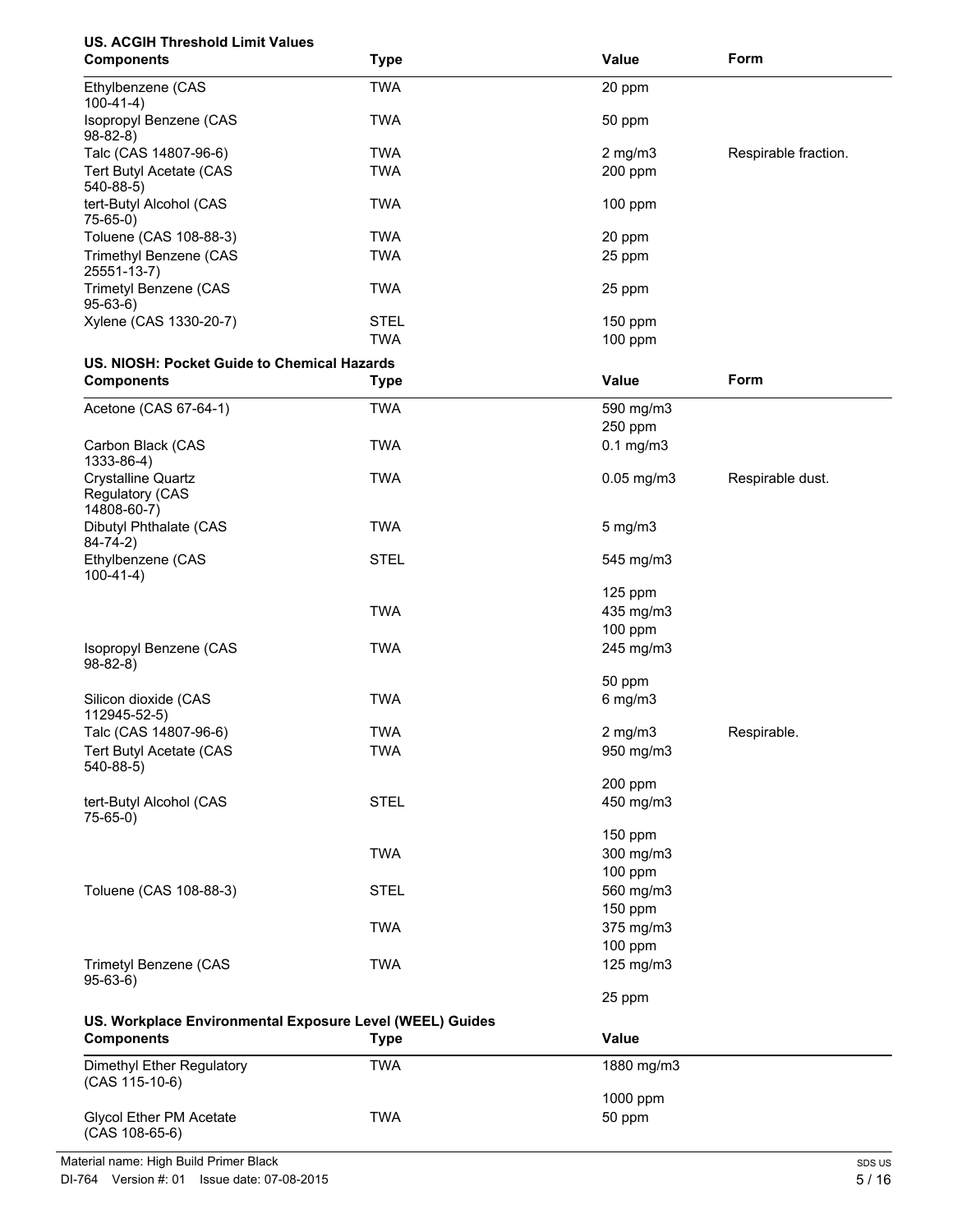| US. Workplace Environmental Exposure Level (WEEL) Guides<br><b>Components</b>                              | <b>Type</b>        |                                                                      | Value                                                                                                       |                                                                                                                                                                                                                                                                                                                                                                                                                                                                                                  |
|------------------------------------------------------------------------------------------------------------|--------------------|----------------------------------------------------------------------|-------------------------------------------------------------------------------------------------------------|--------------------------------------------------------------------------------------------------------------------------------------------------------------------------------------------------------------------------------------------------------------------------------------------------------------------------------------------------------------------------------------------------------------------------------------------------------------------------------------------------|
| N-Methyl-2-Pyrrolidone<br>(CAS 872-50-4)                                                                   | <b>TWA</b>         |                                                                      |                                                                                                             | 40 mg/m3                                                                                                                                                                                                                                                                                                                                                                                                                                                                                         |
|                                                                                                            |                    |                                                                      |                                                                                                             | 10 ppm                                                                                                                                                                                                                                                                                                                                                                                                                                                                                           |
| <b>Biological limit values</b>                                                                             |                    |                                                                      |                                                                                                             |                                                                                                                                                                                                                                                                                                                                                                                                                                                                                                  |
| <b>ACGIH Biological Exposure Indices</b><br><b>Components</b>                                              | Value              | <b>Determinant</b>                                                   | <b>Specimen</b>                                                                                             | <b>Sampling Time</b>                                                                                                                                                                                                                                                                                                                                                                                                                                                                             |
| Acetone (CAS 67-64-1)                                                                                      | 50 mg/l            | Acetone                                                              | Urine                                                                                                       |                                                                                                                                                                                                                                                                                                                                                                                                                                                                                                  |
| Ethylbenzene (CAS<br>$100-41-4)$                                                                           | $0.15$ g/g         | Sum of<br>mandelic acid<br>and<br>phenylglyoxylic<br>acid            | Creatinine in<br>urine                                                                                      |                                                                                                                                                                                                                                                                                                                                                                                                                                                                                                  |
| N-Methyl-2-Pyrrolidone<br>(CAS 872-50-4)                                                                   | 100 mg/l           | 5-Hydroxy-N-m<br>ethyl-2-pyrrolid<br>one                             | Urine                                                                                                       | $\star$                                                                                                                                                                                                                                                                                                                                                                                                                                                                                          |
| Toluene (CAS 108-88-3)                                                                                     | $0.3 \text{ mg/g}$ | o-Cresol, with                                                       | Creatinine in                                                                                               |                                                                                                                                                                                                                                                                                                                                                                                                                                                                                                  |
|                                                                                                            |                    | hydrolysis                                                           | urine                                                                                                       |                                                                                                                                                                                                                                                                                                                                                                                                                                                                                                  |
|                                                                                                            | $0.03$ mg/l        | Toluene                                                              | Urine                                                                                                       |                                                                                                                                                                                                                                                                                                                                                                                                                                                                                                  |
|                                                                                                            | $0.02$ mg/l        | Toluene                                                              | <b>Blood</b>                                                                                                |                                                                                                                                                                                                                                                                                                                                                                                                                                                                                                  |
| Xylene (CAS 1330-20-7)                                                                                     | $1.5$ g/g          | Methylhippuric<br>acids                                              | Creatinine in<br>urine                                                                                      |                                                                                                                                                                                                                                                                                                                                                                                                                                                                                                  |
| * - For sampling details, please see the source document.                                                  |                    |                                                                      |                                                                                                             |                                                                                                                                                                                                                                                                                                                                                                                                                                                                                                  |
| <b>Exposure guidelines</b>                                                                                 |                    |                                                                      |                                                                                                             |                                                                                                                                                                                                                                                                                                                                                                                                                                                                                                  |
| US - California OELs: Skin designation                                                                     |                    |                                                                      |                                                                                                             |                                                                                                                                                                                                                                                                                                                                                                                                                                                                                                  |
| Glycol Ether PM Acetate (CAS 108-65-6)<br>Isopropyl Benzene (CAS 98-82-8)<br>Toluene (CAS 108-88-3)        |                    |                                                                      | Can be absorbed through the skin.<br>Can be absorbed through the skin.<br>Can be absorbed through the skin. |                                                                                                                                                                                                                                                                                                                                                                                                                                                                                                  |
| US - Minnesota Haz Subs: Skin designation applies                                                          |                    |                                                                      |                                                                                                             |                                                                                                                                                                                                                                                                                                                                                                                                                                                                                                  |
| Isopropyl Benzene (CAS 98-82-8)<br>Toluene (CAS 108-88-3)<br>US - Tennessee OELs: Skin designation         |                    |                                                                      | Skin designation applies.<br>Skin designation applies.                                                      |                                                                                                                                                                                                                                                                                                                                                                                                                                                                                                  |
| Isopropyl Benzene (CAS 98-82-8)                                                                            |                    |                                                                      | Can be absorbed through the skin.                                                                           |                                                                                                                                                                                                                                                                                                                                                                                                                                                                                                  |
| US NIOSH Pocket Guide to Chemical Hazards: Skin designation                                                |                    |                                                                      |                                                                                                             |                                                                                                                                                                                                                                                                                                                                                                                                                                                                                                  |
| Isopropyl Benzene (CAS 98-82-8)<br><b>US WEEL Guides: Skin designation</b>                                 |                    |                                                                      | Can be absorbed through the skin.                                                                           |                                                                                                                                                                                                                                                                                                                                                                                                                                                                                                  |
| N-Methyl-2-Pyrrolidone (CAS 872-50-4)<br>US. OSHA Table Z-1 Limits for Air Contaminants (29 CFR 1910.1000) |                    |                                                                      | Can be absorbed through the skin.                                                                           |                                                                                                                                                                                                                                                                                                                                                                                                                                                                                                  |
| Isopropyl Benzene (CAS 98-82-8)                                                                            |                    |                                                                      | Can be absorbed through the skin.                                                                           |                                                                                                                                                                                                                                                                                                                                                                                                                                                                                                  |
| Appropriate engineering<br>controls                                                                        |                    |                                                                      |                                                                                                             | Good general ventilation (typically 10 air changes per hour) should be used. Ventilation rates<br>should be matched to conditions. If applicable, use process enclosures, local exhaust ventilation,<br>or other engineering controls to maintain airborne levels below recommended exposure limits. If<br>exposure limits have not been established, maintain airborne levels to an acceptable level. Eye<br>wash facilities and emergency shower must be available when handling this product. |
| Individual protection measures, such as personal protective equipment                                      |                    |                                                                      |                                                                                                             |                                                                                                                                                                                                                                                                                                                                                                                                                                                                                                  |
| <b>Eye/face protection</b>                                                                                 |                    | Chemical respirator with organic vapor cartridge and full facepiece. |                                                                                                             |                                                                                                                                                                                                                                                                                                                                                                                                                                                                                                  |
| <b>Skin protection</b>                                                                                     |                    |                                                                      |                                                                                                             |                                                                                                                                                                                                                                                                                                                                                                                                                                                                                                  |
| <b>Hand protection</b>                                                                                     | supplier.          |                                                                      |                                                                                                             | Wear appropriate chemical resistant gloves. Suitable gloves can be recommended by the glove                                                                                                                                                                                                                                                                                                                                                                                                      |
| Other                                                                                                      |                    |                                                                      |                                                                                                             | Wear appropriate chemical resistant clothing. Use of an impervious apron is recommended.                                                                                                                                                                                                                                                                                                                                                                                                         |
| <b>Respiratory protection</b>                                                                              |                    | Chemical respirator with organic vapor cartridge and full facepiece. |                                                                                                             |                                                                                                                                                                                                                                                                                                                                                                                                                                                                                                  |
| <b>Thermal hazards</b>                                                                                     |                    | Wear appropriate thermal protective clothing, when necessary.        |                                                                                                             |                                                                                                                                                                                                                                                                                                                                                                                                                                                                                                  |
| General hygiene<br>considerations                                                                          |                    |                                                                      |                                                                                                             | When using do not smoke. Keep away from food and drink. Always observe good personal<br>hygiene measures, such as washing after handling the material and before eating, drinking, and/or<br>smoking. Routinely wash work clothing and protective equipment to remove contaminants.                                                                                                                                                                                                              |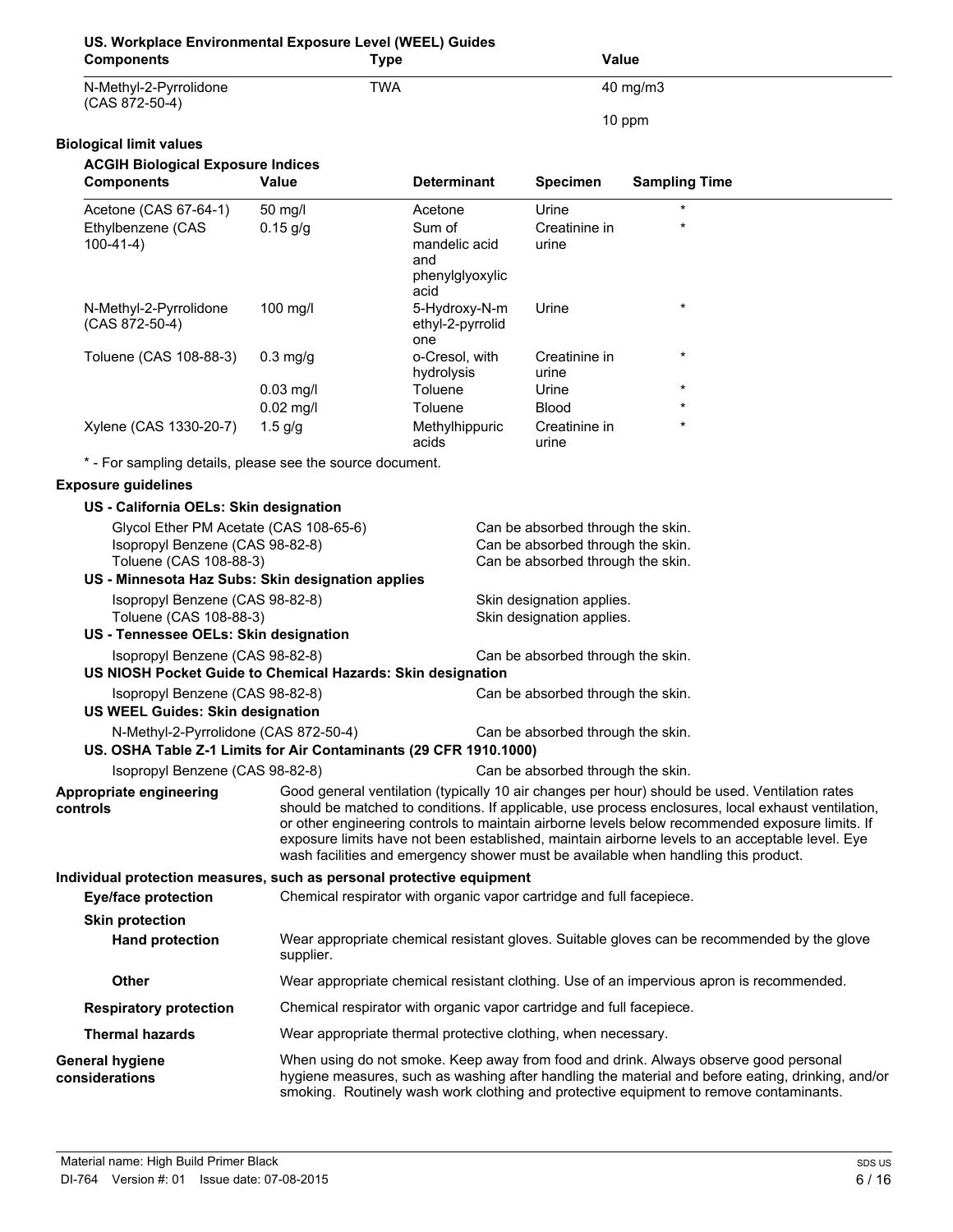### **9. Physical and chemical properties**

| <u> nyaloarana ononnoarpropernoa</u>              |                                                                                                                                                                                                                                          |
|---------------------------------------------------|------------------------------------------------------------------------------------------------------------------------------------------------------------------------------------------------------------------------------------------|
| Appearance                                        |                                                                                                                                                                                                                                          |
| <b>Physical state</b>                             | Liquid.                                                                                                                                                                                                                                  |
| Form                                              | Aerosol.                                                                                                                                                                                                                                 |
| Color                                             | <b>Black</b>                                                                                                                                                                                                                             |
| Odor                                              | Solvent.                                                                                                                                                                                                                                 |
| <b>Odor threshold</b>                             | Not available.                                                                                                                                                                                                                           |
| рH                                                | Not available.                                                                                                                                                                                                                           |
| Melting point/freezing point                      | -222.7 °F (-141.5 °C) estimated                                                                                                                                                                                                          |
| Initial boiling point and boiling<br>range        | -12.68 °F (-24.82 °C) estimated                                                                                                                                                                                                          |
| <b>Flash point</b>                                | -42.0 °F (-41.1 °C) estimated                                                                                                                                                                                                            |
| <b>Evaporation rate</b>                           | Not available.                                                                                                                                                                                                                           |
| Flammability (solid, gas)                         | Not applicable.                                                                                                                                                                                                                          |
| Upper/lower flammability or explosive limits      |                                                                                                                                                                                                                                          |
| <b>Flammability limit - lower</b><br>(%)          | 1.3 % estimated                                                                                                                                                                                                                          |
| <b>Flammability limit - upper</b><br>(%)          | 27 % estimated                                                                                                                                                                                                                           |
| Explosive limit - lower (%)                       | Not available.                                                                                                                                                                                                                           |
| Explosive limit - upper (%)                       | Not available.                                                                                                                                                                                                                           |
| Vapor pressure                                    | 2378.63 hPa estimated                                                                                                                                                                                                                    |
| Vapor density                                     | Not available.                                                                                                                                                                                                                           |
| <b>Relative density</b>                           | Not available.                                                                                                                                                                                                                           |
| Solubility(ies)                                   |                                                                                                                                                                                                                                          |
| <b>Solubility (water)</b>                         | Not available.                                                                                                                                                                                                                           |
| <b>Partition coefficient</b><br>(n-octanol/water) | Not available.                                                                                                                                                                                                                           |
| <b>Auto-ignition temperature</b>                  | 662 °F (350 °C) estimated                                                                                                                                                                                                                |
| <b>Decomposition temperature</b>                  | Not available.                                                                                                                                                                                                                           |
| <b>Viscosity</b>                                  | Not available.                                                                                                                                                                                                                           |
| <b>Other information</b>                          |                                                                                                                                                                                                                                          |
| <b>Density</b>                                    | 1.44 g/cm3 estimated                                                                                                                                                                                                                     |
| <b>Flammability class</b>                         | Flammable IA estimated                                                                                                                                                                                                                   |
| <b>Heat of combustion (NFPA</b><br>30B)           | 19.96 kJ/g estimated                                                                                                                                                                                                                     |
| <b>Percent volatile</b>                           | 78.43 w/w % By Weight<br>87.17 v/v % By Volume                                                                                                                                                                                           |
| <b>Specific gravity</b>                           | 1.44 estimated                                                                                                                                                                                                                           |
| VOC (Weight %)                                    | 1.40 (MIR)<br>4.39 lb/gal (Actual VOC - With Water With Exempts)<br>5.31 Ib/gal (Regulatory VOC - Less Water Less Exempts)<br>526.54 g/L (Actual VOC - With Water With Exempts)<br>636.83 g/L (Regulatory VOC - Less Water Less Exempts) |
| 10. Stability and reactivity                      |                                                                                                                                                                                                                                          |
| <b>Reactivity</b>                                 | The product is stable and non-reactive under normal conditions of use, storage and transport.                                                                                                                                            |
| <b>Chemical stability</b>                         | Material is stable under normal conditions.                                                                                                                                                                                              |
| <b>Possibility of hazardous</b>                   | Hazardous polymerization does not occur.                                                                                                                                                                                                 |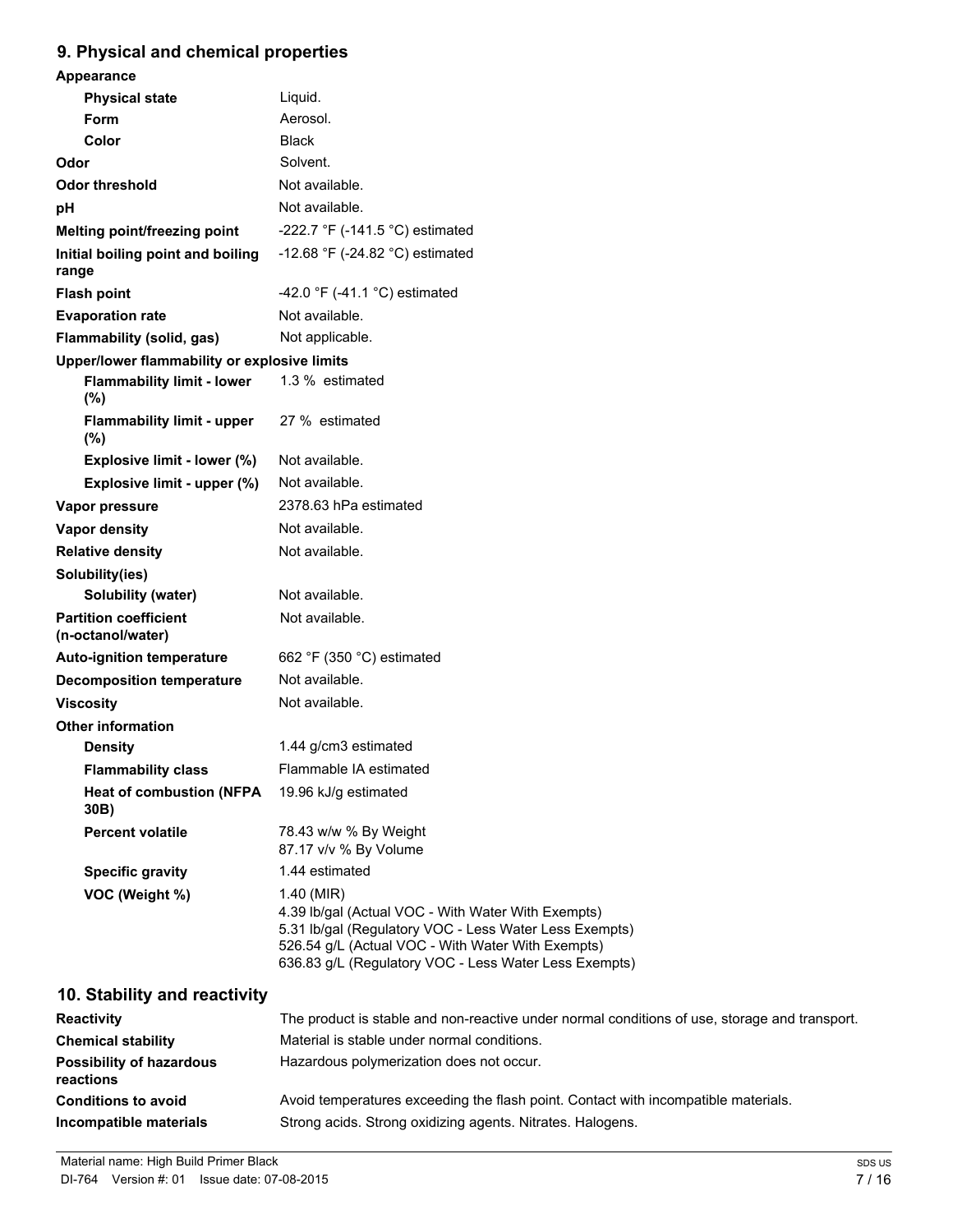### **11. Toxicological information**

#### **Information on likely routes of exposure**

| <b>Inhalation</b>                                                                  | May cause damage to organs through prolonged or repeated exposure by inhalation. May cause<br>drowsiness and dizziness. Headache. Nausea, vomiting.                                                                      |
|------------------------------------------------------------------------------------|--------------------------------------------------------------------------------------------------------------------------------------------------------------------------------------------------------------------------|
| <b>Skin contact</b>                                                                | Causes skin irritation.                                                                                                                                                                                                  |
| Eye contact                                                                        | Causes serious eye irritation.                                                                                                                                                                                           |
| Ingestion                                                                          | Harmful if swallowed.                                                                                                                                                                                                    |
| Symptoms related to the<br>physical, chemical and<br>toxicological characteristics | Headache. May cause drowsiness and dizziness. Nausea, vomiting. Severe eye irritation.<br>Symptoms may include stinging, tearing, redness, swelling, and blurred vision. Skin irritation. May<br>cause redness and pain. |

#### **Information on toxicological effects**

Acute toxicity **Acute is a Harmful if swallowed. Narcotic effects.** 

| <b>Components</b>                        | <b>Species</b> | <b>Test Results</b> |
|------------------------------------------|----------------|---------------------|
| Acetone (CAS 67-64-1)                    |                |                     |
| <b>Acute</b>                             |                |                     |
| <b>Dermal</b>                            |                |                     |
| LD50                                     | Rabbit         | 20000 mg/kg         |
|                                          |                | 20 ml/kg            |
| Inhalation                               |                |                     |
| <b>LC50</b>                              | Rat            | 76 mg/l, 4 Hours    |
|                                          |                | 50.1 mg/l, 8 Hours  |
| Oral                                     |                |                     |
| LD50                                     | Mouse          | 3000 mg/kg          |
|                                          | Rabbit         | 5340 mg/kg          |
|                                          | Rat            | 5800 mg/kg          |
| Carbon Black (CAS 1333-86-4)             |                |                     |
| <b>Acute</b>                             |                |                     |
| Oral                                     |                |                     |
| LD50                                     | Rat            | > 8000 mg/kg        |
| Dibutyl Phthalate (CAS 84-74-2)          |                |                     |
| <b>Acute</b>                             |                |                     |
| <b>Dermal</b>                            |                |                     |
| LD50                                     | Rabbit         | 4200 mg/kg          |
|                                          |                | 20 ml/kg            |
| Inhalation                               |                |                     |
| <b>LC50</b>                              | Mouse          | 25 mg/l, 2 Hours    |
|                                          | Rat            | 15.68 mg/l, 4 Hours |
| Oral                                     |                |                     |
| LD50                                     | Guinea pig     | 10000 mg/kg         |
|                                          | Mouse          | 4840 mg/kg          |
|                                          | Rat            | 6300 mg/kg          |
| Dimethyl Ether Regulatory (CAS 115-10-6) |                |                     |
| <b>Acute</b>                             |                |                     |
| Inhalation                               |                |                     |
| <b>LC50</b>                              | Mouse          | 494 ppm, 15 Minutes |
|                                          |                | 386 ppm, 30 Minutes |
|                                          | Rat            | 308.5 mg/l, 4 Hours |
|                                          |                |                     |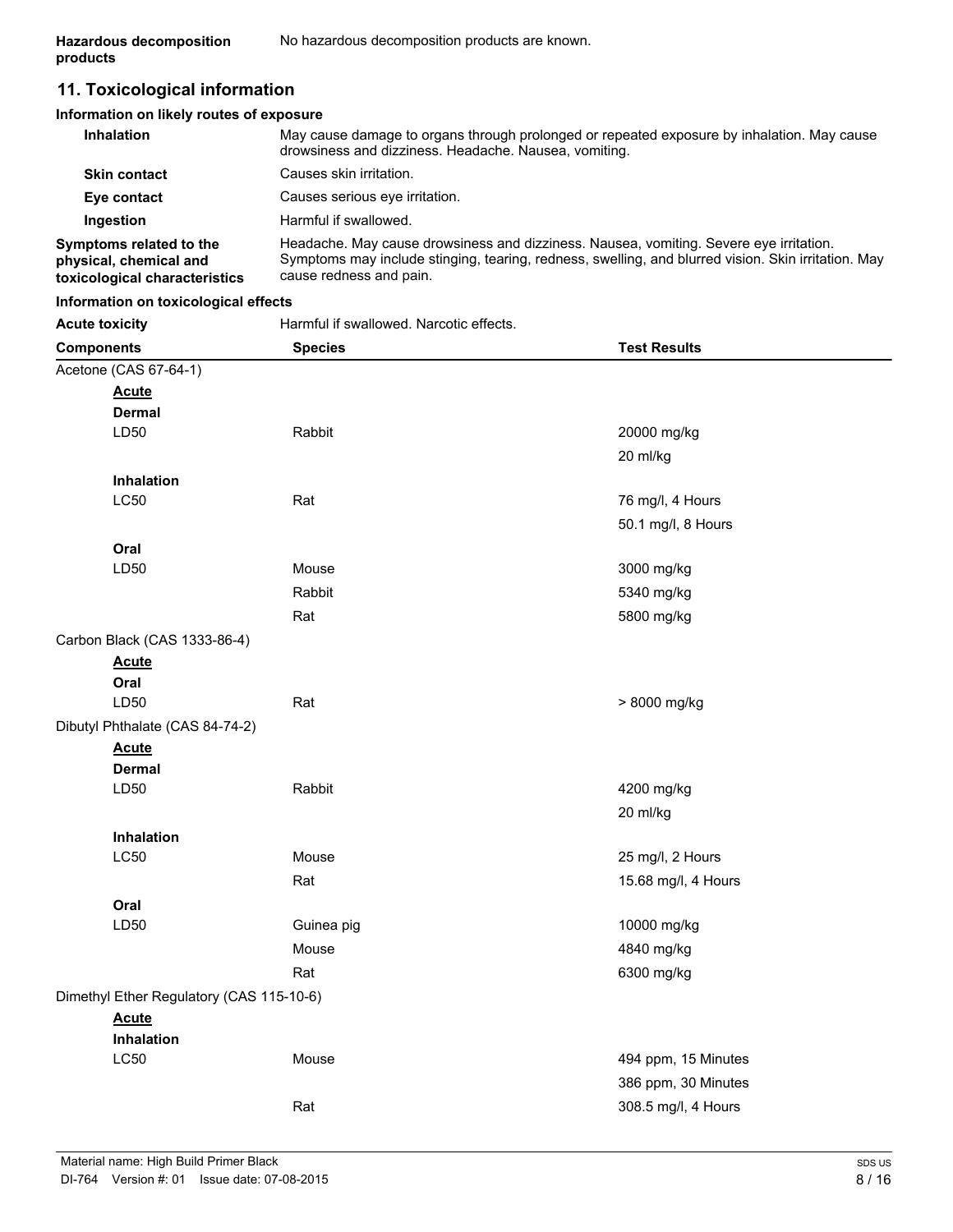| <b>Components</b> |                                       | <b>Species</b> | <b>Test Results</b> |
|-------------------|---------------------------------------|----------------|---------------------|
|                   | Ethylbenzene (CAS 100-41-4)           |                |                     |
|                   | <b>Acute</b>                          |                |                     |
|                   | <b>Dermal</b>                         |                |                     |
|                   | LD50                                  | Rabbit         | 17800 mg/kg         |
|                   | Oral                                  |                |                     |
|                   | LD50                                  | Rat            | 3500 mg/kg          |
|                   | Isopropyl Benzene (CAS 98-82-8)       |                |                     |
|                   | <b>Acute</b>                          |                |                     |
|                   | Inhalation                            |                |                     |
|                   | <b>LC50</b>                           | Mouse          | 2000 ppm, 7 Hours   |
|                   |                                       |                | 24.7 mg/l, 2 Hours  |
|                   |                                       | Rat            | 8000 ppm, 4 Hours   |
|                   | Oral                                  |                |                     |
|                   | LD50                                  | Rat            | 1400 mg/kg          |
|                   | N-Methyl-2-Pyrrolidone (CAS 872-50-4) |                |                     |
|                   | <b>Acute</b>                          |                |                     |
|                   | <b>Dermal</b>                         |                |                     |
|                   | LD50                                  | Rabbit         | 8000 mg/kg          |
|                   | Oral                                  |                |                     |
|                   | LD50                                  | Mouse          | 5130 mg/kg          |
|                   |                                       | Rat            | 3914 mg/kg          |
|                   |                                       |                | 4.2 ml/kg           |
|                   | Silicon dioxide (CAS 112945-52-5)     |                |                     |
|                   | <b>Acute</b>                          |                |                     |
|                   | Oral                                  |                |                     |
|                   | LD50                                  | Mouse          | > 15000 mg/kg       |
|                   |                                       | Rat            | > 22500 mg/kg       |
|                   | tert-Butyl Alcohol (CAS 75-65-0)      |                |                     |
|                   | <b>Acute</b>                          |                |                     |
|                   | Oral                                  |                |                     |
|                   | LD50                                  | Rabbit         | 3.6 g/kg            |
|                   |                                       | Rat            | 3.5 g/kg            |
|                   | Toluene (CAS 108-88-3)                |                |                     |
|                   | <b>Acute</b>                          |                |                     |
|                   | <b>Dermal</b>                         |                |                     |
|                   | LD50                                  | Rabbit         | 12124 mg/kg         |
|                   |                                       |                | 14.1 ml/kg          |
|                   | Inhalation                            |                |                     |
|                   | <b>LC50</b>                           | Mouse          | 5320 ppm, 8 Hours   |
|                   |                                       |                | 400 ppm, 24 Hours   |
|                   |                                       | Rat            | 26700 ppm, 1 Hours  |
|                   |                                       |                | 12200 ppm, 2 Hours  |
|                   |                                       |                | 8000 ppm, 4 Hours   |
|                   | Oral                                  |                |                     |
|                   | LD50                                  | Rat            | 2.6 g/kg            |
|                   | Trimethyl Benzene (CAS 25551-13-7)    |                |                     |
|                   | <b>Acute</b>                          |                |                     |
|                   | Oral                                  |                |                     |
|                   | LD50                                  | Rat            | 8970 mg/kg          |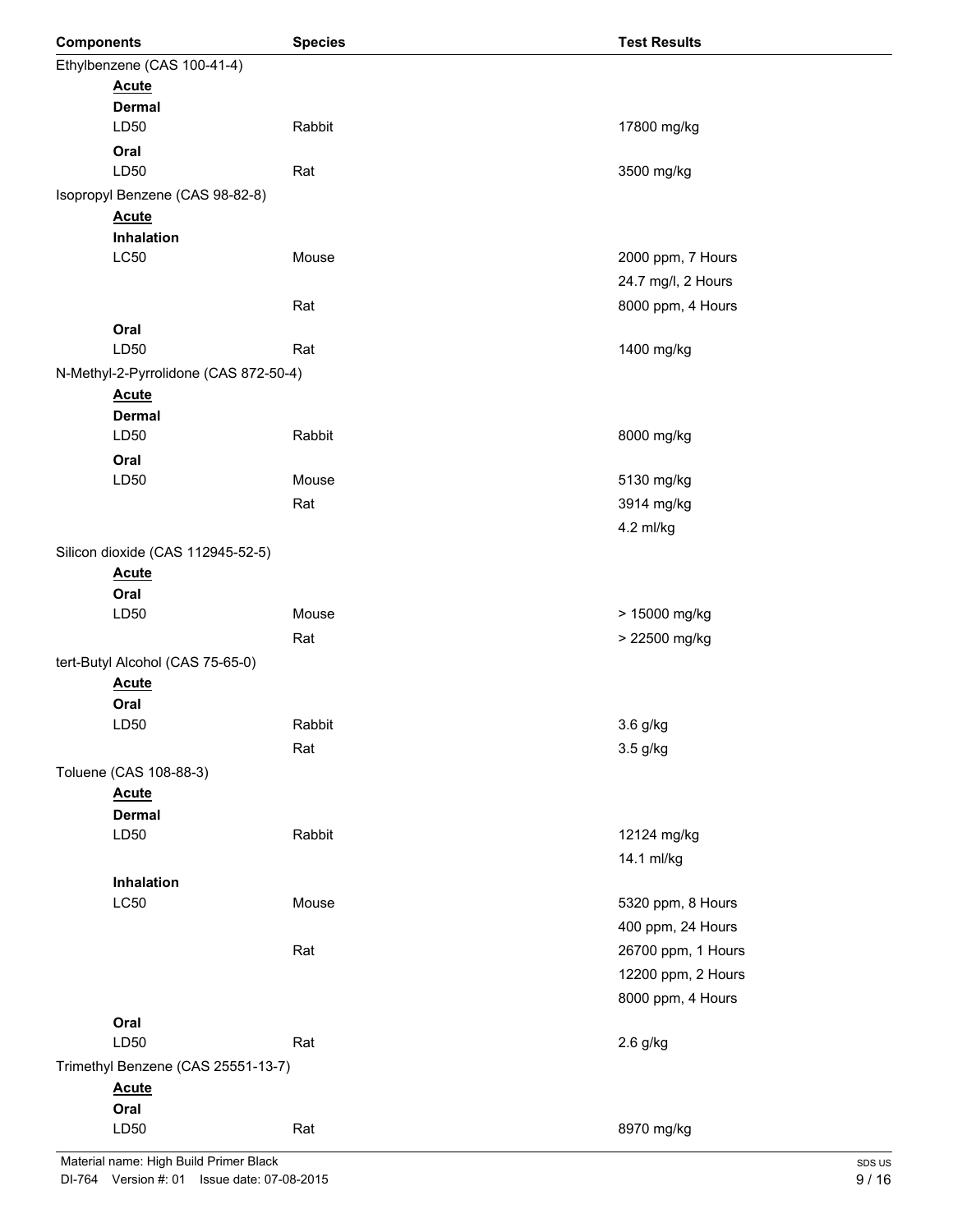| <b>Components</b>                                                             | <b>Species</b>                                                               |                                                                            | <b>Test Results</b>                                                                             |
|-------------------------------------------------------------------------------|------------------------------------------------------------------------------|----------------------------------------------------------------------------|-------------------------------------------------------------------------------------------------|
| Trimetyl Benzene (CAS 95-63-6)                                                |                                                                              |                                                                            |                                                                                                 |
| <b>Acute</b>                                                                  |                                                                              |                                                                            |                                                                                                 |
| Dermal                                                                        |                                                                              |                                                                            |                                                                                                 |
| LD50                                                                          | Rabbit                                                                       |                                                                            | > 3160 mg/kg                                                                                    |
| Inhalation                                                                    |                                                                              |                                                                            |                                                                                                 |
| <b>LC50</b>                                                                   | Rat                                                                          |                                                                            | > 2000 ppm, 48 Hours                                                                            |
| Oral                                                                          |                                                                              |                                                                            |                                                                                                 |
| LD50                                                                          | Rat                                                                          |                                                                            | 6 g/kg                                                                                          |
| Xylene (CAS 1330-20-7)                                                        |                                                                              |                                                                            |                                                                                                 |
| <b>Acute</b>                                                                  |                                                                              |                                                                            |                                                                                                 |
| Dermal                                                                        |                                                                              |                                                                            |                                                                                                 |
| LD50                                                                          | Rabbit                                                                       |                                                                            | > 43 g/kg                                                                                       |
| <b>Inhalation</b>                                                             |                                                                              |                                                                            |                                                                                                 |
| <b>LC50</b>                                                                   | Mouse                                                                        |                                                                            | 3907 mg/l, 6 Hours                                                                              |
|                                                                               | Rat                                                                          |                                                                            | 6350 mg/l, 4 Hours                                                                              |
| Oral                                                                          |                                                                              |                                                                            |                                                                                                 |
| LD50                                                                          | Mouse                                                                        |                                                                            | 1590 mg/kg                                                                                      |
|                                                                               | Rat                                                                          |                                                                            | 3523 - 8600 mg/kg                                                                               |
|                                                                               |                                                                              |                                                                            |                                                                                                 |
|                                                                               | * Estimates for product may be based on additional component data not shown. |                                                                            |                                                                                                 |
| <b>Skin corrosion/irritation</b>                                              | Causes skin irritation.                                                      |                                                                            |                                                                                                 |
| Serious eye damage/eye<br>irritation                                          | Causes serious eye irritation.                                               |                                                                            |                                                                                                 |
| Respiratory or skin sensitization                                             |                                                                              |                                                                            |                                                                                                 |
| <b>Respiratory sensitization</b>                                              | Not a respiratory sensitizer.                                                |                                                                            |                                                                                                 |
| <b>Skin sensitization</b>                                                     | This product is not expected to cause skin sensitization.                    |                                                                            |                                                                                                 |
| Germ cell mutagenicity                                                        | mutagenic or genotoxic.                                                      |                                                                            | No data available to indicate product or any components present at greater than 0.1% are        |
| Carcinogenicity                                                               | Suspected of causing cancer.                                                 |                                                                            |                                                                                                 |
|                                                                               | IARC Monographs. Overall Evaluation of Carcinogenicity                       |                                                                            |                                                                                                 |
| Carbon Black (CAS 1333-86-4)                                                  |                                                                              | 2B Possibly carcinogenic to humans.                                        |                                                                                                 |
| Crystalline Quartz Regulatory (CAS 14808-60-7)<br>Ethylbenzene (CAS 100-41-4) |                                                                              | 1 Carcinogenic to humans.                                                  |                                                                                                 |
| Isopropyl Benzene (CAS 98-82-8)                                               |                                                                              | 2B Possibly carcinogenic to humans.<br>2B Possibly carcinogenic to humans. |                                                                                                 |
| Silicon dioxide (CAS 112945-52-5)                                             |                                                                              |                                                                            | 3 Not classifiable as to carcinogenicity to humans.                                             |
| Toluene (CAS 108-88-3)                                                        |                                                                              |                                                                            | 3 Not classifiable as to carcinogenicity to humans.                                             |
| Xylene (CAS 1330-20-7)                                                        | OSHA Specifically Regulated Substances (29 CFR 1910.1001-1050)               |                                                                            | 3 Not classifiable as to carcinogenicity to humans.                                             |
| Not listed.                                                                   |                                                                              |                                                                            |                                                                                                 |
|                                                                               | US. National Toxicology Program (NTP) Report on Carcinogens                  |                                                                            |                                                                                                 |
| Crystalline Quartz Regulatory (CAS 14808-60-7)                                |                                                                              | Known To Be Human Carcinogen.                                              |                                                                                                 |
| <b>Reproductive toxicity</b>                                                  | laboratory animals. May damage fertility or the unborn child.                |                                                                            | Components in this product have been shown to cause birth defects and reproductive disorders in |
| Specific target organ toxicity -<br>single exposure                           | May cause drowsiness and dizziness.                                          |                                                                            |                                                                                                 |
| Specific target organ toxicity -<br>repeated exposure                         | Causes damage to organs through prolonged or repeated exposure.              |                                                                            |                                                                                                 |
| <b>Aspiration hazard</b>                                                      | Not an aspiration hazard.                                                    |                                                                            |                                                                                                 |
| <b>Chronic effects</b>                                                        |                                                                              |                                                                            | Causes damage to organs through prolonged or repeated exposure. Prolonged inhalation may be     |
|                                                                               | harmful. Prolonged exposure may cause chronic effects.                       |                                                                            |                                                                                                 |
| 12. Ecological information                                                    |                                                                              |                                                                            |                                                                                                 |

**Ecotoxicity Example 20** Toxic to aquatic life with long lasting effects.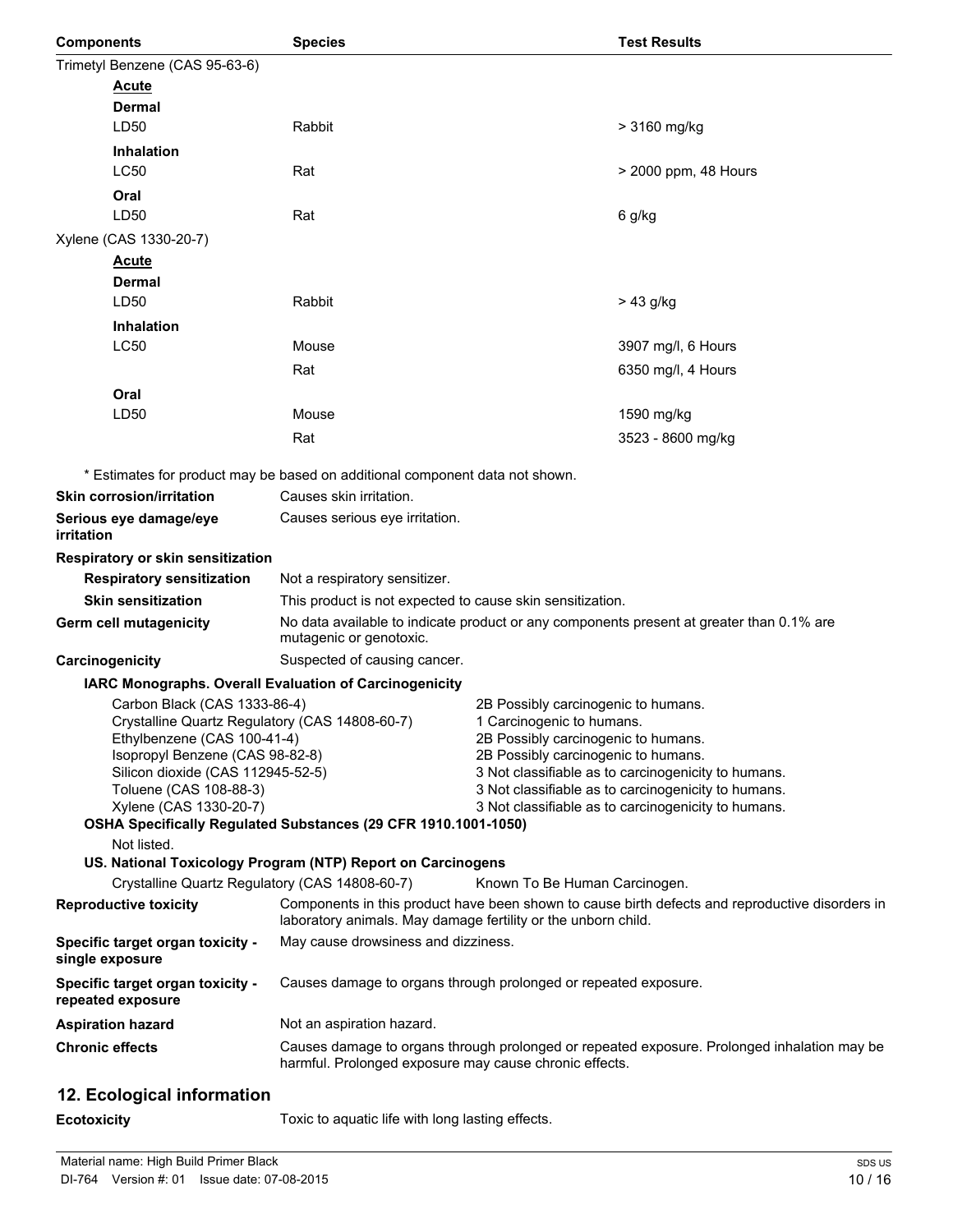| <b>Components</b>                                                 |                    | <b>Species</b>                                                                     | <b>Test Results</b>                               |
|-------------------------------------------------------------------|--------------------|------------------------------------------------------------------------------------|---------------------------------------------------|
| Acetone (CAS 67-64-1)                                             |                    |                                                                                    |                                                   |
| <b>Aquatic</b>                                                    |                    |                                                                                    |                                                   |
| Crustacea                                                         | EC50               | Water flea (Daphnia magna)                                                         | 10294 - 17704 mg/l, 48 hours                      |
| Fish                                                              | <b>LC50</b>        | Rainbow trout, donaldson trout<br>(Oncorhynchus mykiss)                            | 4740 - 6330 mg/l, 96 hours                        |
| Dibutyl Phthalate (CAS 84-74-2)                                   |                    |                                                                                    |                                                   |
| <b>Aquatic</b>                                                    |                    |                                                                                    |                                                   |
| Crustacea                                                         | EC50               | Water flea (Daphnia magna)                                                         | 2.99 mg/l, 48 hours                               |
| Fish                                                              | <b>LC50</b>        | Channel catfish (Ictalurus punctatus)                                              | 0.4 - 0.53 mg/l, 96 hours                         |
| Ethylbenzene (CAS 100-41-4)                                       |                    |                                                                                    |                                                   |
| <b>Aquatic</b>                                                    |                    |                                                                                    |                                                   |
| Crustacea                                                         | <b>EC50</b>        | Water flea (Daphnia magna)                                                         | 1.37 - 4.4 mg/l, 48 hours                         |
| Fish                                                              | <b>LC50</b>        | Fathead minnow (Pimephales promelas) 7.5 - 11 mg/l, 96 hours                       |                                                   |
| Isopropyl Benzene (CAS 98-82-8)<br><b>Aquatic</b>                 |                    |                                                                                    |                                                   |
| Crustacea                                                         | <b>EC50</b>        | Brine shrimp (Artemia sp.)                                                         | 3.55 - 11.29 mg/l, 48 hours                       |
| Fish                                                              | <b>LC50</b>        | Rainbow trout, donaldson trout<br>(Oncorhynchus mykiss)                            | 2.7 mg/l, 96 hours                                |
| Tert Butyl Acetate (CAS 540-88-5)                                 |                    |                                                                                    |                                                   |
| <b>Aquatic</b><br>Fish                                            | <b>LC50</b>        | Fathead minnow (Pimephales promelas) 296 - 362 mg/l, 96 hours                      |                                                   |
|                                                                   |                    |                                                                                    |                                                   |
| tert-Butyl Alcohol (CAS 75-65-0)                                  |                    |                                                                                    |                                                   |
| <b>Aquatic</b><br>Crustacea                                       | EC50               | Water flea (Daphnia magna)                                                         | 4607 - 6577 mg/l, 48 hours                        |
| Fish                                                              | <b>LC50</b>        | Fathead minnow (Pimephales promelas) 6130 - 6700 mg/l, 96 hours                    |                                                   |
|                                                                   |                    |                                                                                    |                                                   |
| Toluene (CAS 108-88-3)                                            |                    |                                                                                    |                                                   |
| <b>Aquatic</b><br>Crustacea                                       | <b>EC50</b>        |                                                                                    |                                                   |
| Fish                                                              | <b>LC50</b>        | Water flea (Daphnia magna)<br>Coho salmon, silver salmon<br>(Oncorhynchus kisutch) | 5.46 - 9.83 mg/l, 48 hours<br>8.11 mg/l, 96 hours |
|                                                                   |                    |                                                                                    |                                                   |
| Trimetyl Benzene (CAS 95-63-6)                                    |                    |                                                                                    |                                                   |
| <b>Aquatic</b><br>Fish                                            | <b>LC50</b>        | Fathead minnow (Pimephales promelas) 7.19 - 8.28 mg/l, 96 hours                    |                                                   |
|                                                                   |                    |                                                                                    |                                                   |
| Xylene (CAS 1330-20-7)                                            |                    |                                                                                    |                                                   |
| <b>Aquatic</b><br>Fish                                            | <b>LC50</b>        | Bluegill (Lepomis macrochirus)                                                     | 7.711 - 9.591 mg/l, 96 hours                      |
|                                                                   |                    | * Estimates for product may be based on additional component data not shown.       |                                                   |
| Persistence and degradability<br><b>Bioaccumulative potential</b> |                    | No data is available on the degradability of this product.                         |                                                   |
| Partition coefficient n-octanol / water (log Kow)                 |                    |                                                                                    |                                                   |
| Acetone                                                           |                    | $-0.24$                                                                            |                                                   |
| <b>Dibutyl Phthalate</b>                                          |                    | 4.9<br>0.1                                                                         |                                                   |
| Dimethyl Ether Regulatory<br>Ethylbenzene                         |                    | 3.15                                                                               |                                                   |
| Isopropyl Benzene                                                 |                    | 3.66                                                                               |                                                   |
| N-Methyl-2-Pyrrolidone                                            |                    | $-0.54$                                                                            |                                                   |
| <b>Tert Butyl Acetate</b>                                         |                    | 1.76                                                                               |                                                   |
| tert-Butyl Alcohol<br>Toluene                                     |                    | 0.35<br>2.73                                                                       |                                                   |
| Xylene                                                            |                    | $3.12 - 3.2$                                                                       |                                                   |
| <b>Mobility in soil</b>                                           | No data available. |                                                                                    |                                                   |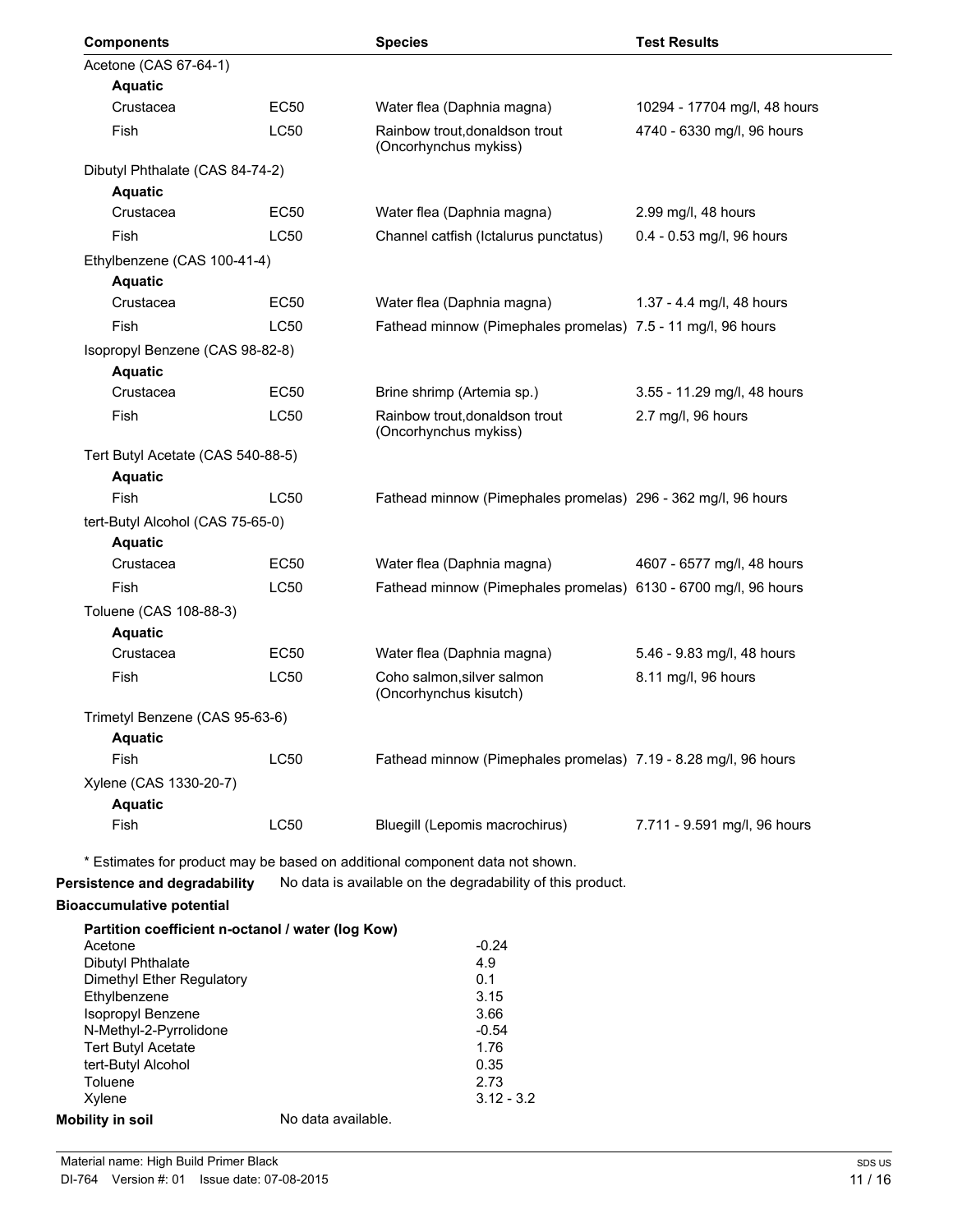**Other adverse effects** No other adverse environmental effects (e.g. ozone depletion, photochemical ozone creation potential, endocrine disruption, global warming potential) are expected from this component.

#### **13. Disposal considerations**

| <b>Disposal instructions</b>             | Collect and reclaim or dispose in sealed containers at licensed waste disposal site. Contents<br>under pressure. Do not puncture, incinerate or crush. Do not allow this material to drain into<br>sewers/water supplies. Do not contaminate ponds, waterways or ditches with chemical or used<br>container. Dispose of contents/container in accordance with local/regional/national/international<br>regulations. |
|------------------------------------------|---------------------------------------------------------------------------------------------------------------------------------------------------------------------------------------------------------------------------------------------------------------------------------------------------------------------------------------------------------------------------------------------------------------------|
| Local disposal regulations               | Dispose in accordance with all applicable regulations.                                                                                                                                                                                                                                                                                                                                                              |
| Hazardous waste code                     | The waste code should be assigned in discussion between the user, the producer and the waste<br>disposal company.                                                                                                                                                                                                                                                                                                   |
| Waste from residues / unused<br>products | Dispose of in accordance with local regulations. Empty containers or liners may retain some<br>product residues. This material and its container must be disposed of in a safe manner (see:<br>Disposal instructions).                                                                                                                                                                                              |
| <b>Contaminated packaging</b>            | Since emptied containers may retain product residue, follow label warnings even after container is<br>emptied. Empty containers should be taken to an approved waste handling site for recycling or<br>disposal. Do not re-use empty containers.                                                                                                                                                                    |

### **14. Transport information**

The following transportation information is provided based on the manufacturer's interpretation of shipping regulations. Each shipper is responsible for identifying, naming, marking, and labeling prior to offering for transport. **DOT**

| UN number                         | <b>UN1950</b>                                                                                        |
|-----------------------------------|------------------------------------------------------------------------------------------------------|
| UN proper shipping name           | Aerosols, flammable, (each not exceeding 1 L capacity), MARINE POLLUTANT                             |
| <b>Transport hazard class(es)</b> |                                                                                                      |
| <b>Class</b>                      | 2.1                                                                                                  |
| <b>Subsidiary risk</b>            | $\overline{\phantom{0}}$                                                                             |
| Label(s)                          | 2.1                                                                                                  |
| Packing group                     | Not applicable.                                                                                      |
| <b>Environmental hazards</b>      |                                                                                                      |
| <b>Marine pollutant</b>           | Yes                                                                                                  |
|                                   | Special precautions for user Read safety instructions, SDS and emergency procedures before handling. |
| <b>Special provisions</b>         | N82                                                                                                  |
| <b>Packaging exceptions</b>       | 306                                                                                                  |
| Packaging non bulk                | None                                                                                                 |
| <b>Packaging bulk</b>             | None                                                                                                 |
| IATA                              |                                                                                                      |
| UN number                         | UN1950                                                                                               |
| UN proper shipping name           | Aerosols, flammable                                                                                  |
| <b>Transport hazard class(es)</b> |                                                                                                      |
| <b>Class</b>                      | 2.1                                                                                                  |
| <b>Subsidiary risk</b>            |                                                                                                      |
| <b>Packing group</b>              | Not applicable.                                                                                      |
| <b>Environmental hazards</b>      | No.                                                                                                  |
| <b>ERG Code</b>                   | 10 <sub>L</sub>                                                                                      |
|                                   | Special precautions for user Read safety instructions, SDS and emergency procedures before handling. |
| <b>Other information</b>          |                                                                                                      |
| Passenger and cargo               | Allowed.                                                                                             |
| aircraft                          |                                                                                                      |
| Cargo aircraft only               | Allowed.                                                                                             |
| IMDG                              |                                                                                                      |
| UN number                         | <b>UN1950</b>                                                                                        |
| UN proper shipping name           | Aerosols, flammable, (each not exceeding 1 L capacity)                                               |
| Transport hazard class(es)        |                                                                                                      |
| Class                             | 2.1                                                                                                  |
| <b>Subsidiary risk</b>            |                                                                                                      |
| Label(s)                          | 2.1                                                                                                  |
| <b>Packing group</b>              | Not applicable.                                                                                      |
| <b>Environmental hazards</b>      |                                                                                                      |
| <b>Marine pollutant</b>           | Yes                                                                                                  |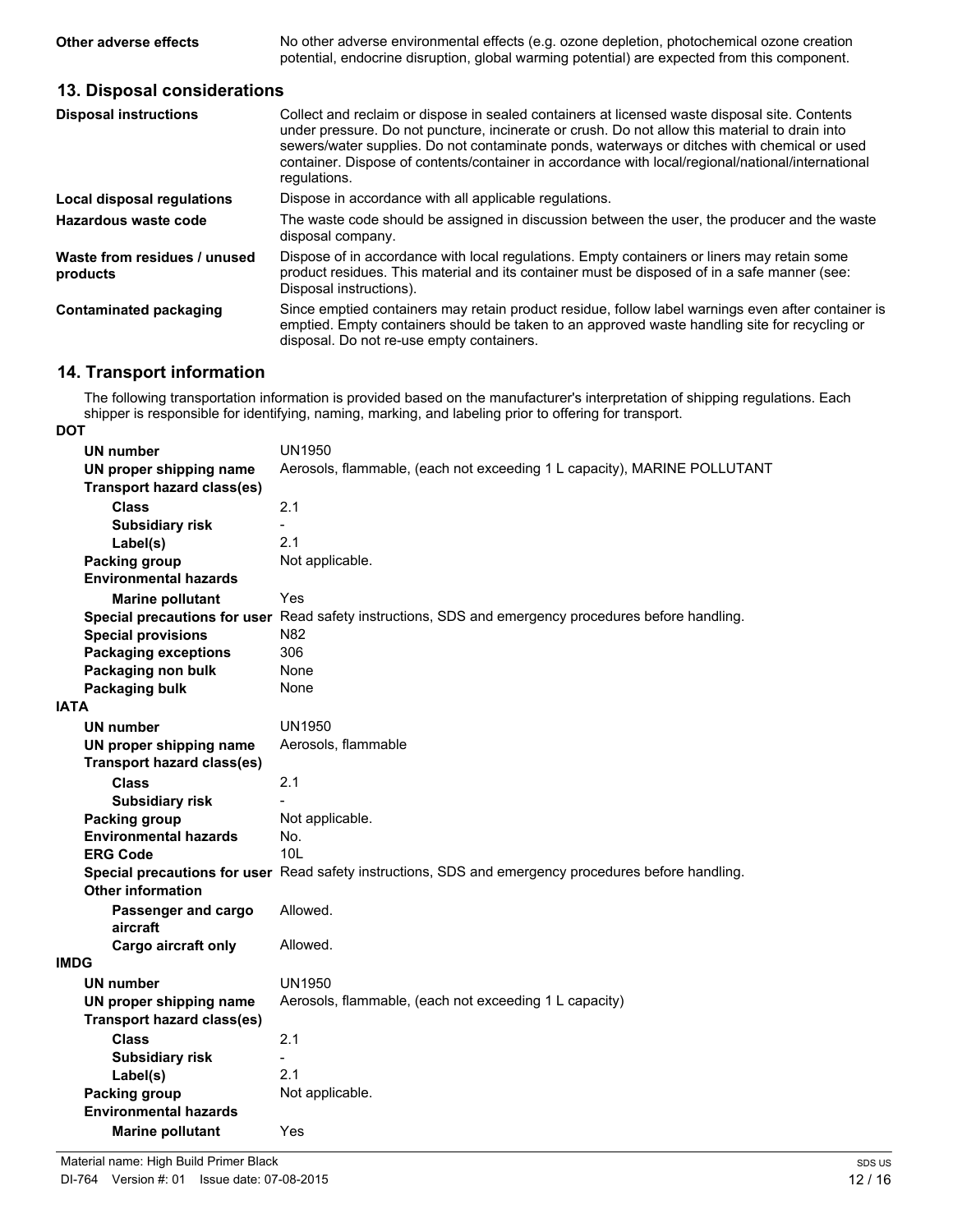#### **EmS** Not available. **Special precautions for user** Read safety instructions, SDS and emergency procedures before handling. **Transport in bulk according to** Not established. **Annex II of MARPOL 73/78 and the IBC Code**





**Marine pollutant**



**General information** DOT Regulated Marine Pollutant. IMDG Regulated Marine Pollutant.

### **15. Regulatory information**

**US federal regulations** This product is a "Hazardous Chemical" as defined by the OSHA Hazard Communication Standard, 29 CFR 1910.1200.

One or more components are not listed on TSCA.

### **TSCA Section 12(b) Export Notification (40 CFR 707, Subpt. D)**

Not regulated.

| TSCA Chemical Action Plans, Chemicals of Concern |                               |
|--------------------------------------------------|-------------------------------|
| Dibutyl Phthalate (CAS 84-74-2)                  | <b>Phthalates Action Plan</b> |
| CERCLA Hazardous Substance List (40 CFR 302.4)   |                               |
| Acetone (CAS 67-64-1)                            | Listed.                       |
| Dibutyl Phthalate (CAS 84-74-2)                  | Listed.                       |
| Dimethyl Ether Regulatory (CAS 115-10-6)         | Listed.                       |
| Ethylbenzene (CAS 100-41-4)                      | Listed.                       |
| Isopropyl Benzene (CAS 98-82-8)                  | Listed.                       |
| Tert Butyl Acetate (CAS 540-88-5)                | Listed.                       |
| tert-Butyl Alcohol (CAS 75-65-0)                 | Listed.                       |
| Toluene (CAS 108-88-3)                           | Listed.                       |
| Xylene (CAS 1330-20-7)                           | Listed.                       |
| SARA 304 Emergency release notification          |                               |
| Not regulated.                                   |                               |

Material name: High Build Primer Black DI-764 Version #: 01 Issue date: 07-08-2015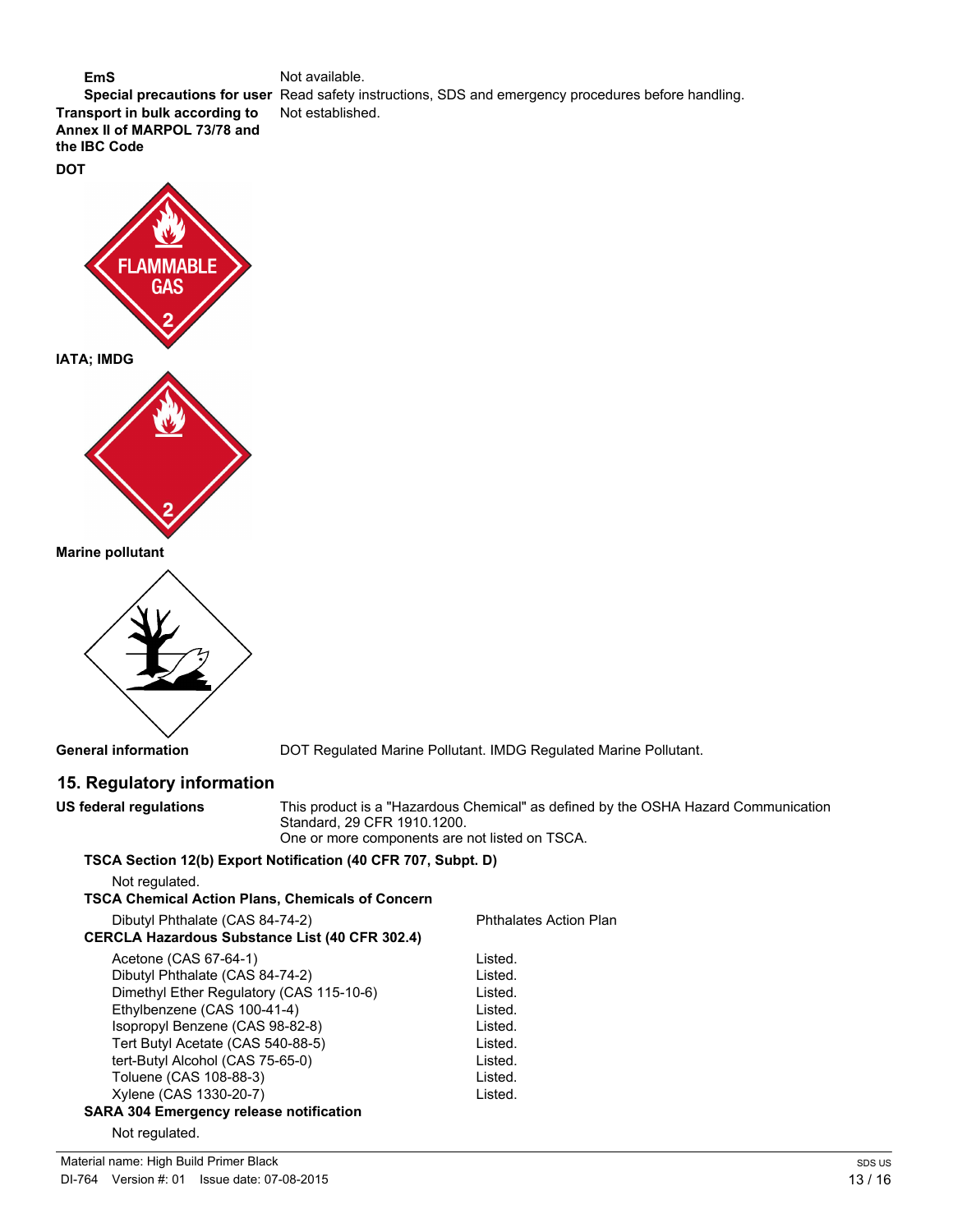#### **OSHA Specifically Regulated Substances (29 CFR 1910.1001-1050)** Not listed.

#### **Superfund Amendments and Reauthorization Act of 1986 (SARA)**

**Immediate Hazard - Yes** Delayed Hazard - Yes Fire Hazard - Yes Pressure Hazard - No Reactivity Hazard - No

#### **SARA 302 Extremely hazardous substance**

Not listed.

#### **SARA 311/312 Hazardous chemical** No

#### **SARA 313 (TRI reporting)**

| <b>Chemical name</b>    | <b>CAS number</b> | $%$ by wt.   |  |
|-------------------------|-------------------|--------------|--|
| Toluene                 | 108-88-3          | $10 - 530$   |  |
| Xylene                  | 1330-20-7         | $5 - 5 = 10$ |  |
| <b>Trimetyl Benzene</b> | 95-63-6           | $1 - 5$      |  |
| Dibutyl Phthalate       | 84-74-2           | 0 < 1.5      |  |
| Ethylbenzene            | 100-41-4          | 0 < 1.5      |  |
| Isopropyl Benzene       | $98 - 82 - 8$     | 0 < 1.5      |  |
| N-Methyl-2-Pyrrolidone  | 872-50-4          | 0 < 1.5      |  |
| tert-Butyl Alcohol      | 75-65-0           | 0 < 1.5      |  |

#### **Other federal regulations**

#### **Clean Air Act (CAA) Section 112 Hazardous Air Pollutants (HAPs) List**

Dibutyl Phthalate (CAS 84-74-2) Ethylbenzene (CAS 100-41-4) Isopropyl Benzene (CAS 98-82-8) Toluene (CAS 108-88-3) Xylene (CAS 1330-20-7)

#### **Clean Air Act (CAA) Section 112(r) Accidental Release Prevention (40 CFR 68.130)**

Dimethyl Ether Regulatory (CAS 115-10-6)

**Safe Drinking Water Act** Not regulated.

#### **(SDWA)**

#### **Drug Enforcement Administration (DEA). List 2, Essential Chemicals (21 CFR 1310.02(b) and 1310.04(f)(2) and Chemical Code Number**

| Acetone (CAS 67-64-1)                    | 6532                                                                                           |
|------------------------------------------|------------------------------------------------------------------------------------------------|
| Toluene (CAS 108-88-3)                   | 6594                                                                                           |
|                                          | Drug Enforcement Administration (DEA). List 1 & 2 Exempt Chemical Mixtures (21 CFR 1310.12(c)) |
| Acetone (CAS 67-64-1)                    | 35 %WV                                                                                         |
| Toluene (CAS 108-88-3)                   | 35 %WV                                                                                         |
| DEA Exempt Chemical Mixtures Code Number |                                                                                                |
| Acetone (CAS 67-64-1)                    | 6532                                                                                           |
| Toluene (CAS 108-88-3)                   | 594                                                                                            |

#### **US state regulations**

#### **US. California Controlled Substances. CA Department of Justice (California Health and Safety Code Section 11100)** Not listed.

- **US. California. Candidate Chemicals List. Safer Consumer Products Regulations (Cal. Code Regs, tit. 22, 69502.3, subd.**
- **(a))**

Acetone (CAS 67-64-1) Carbon Black (CAS 1333-86-4) Crystalline Quartz Regulatory (CAS 14808-60-7) Dibutyl Phthalate (CAS 84-74-2) Ethylbenzene (CAS 100-41-4) Isopropyl Benzene (CAS 98-82-8) N-Methyl-2-Pyrrolidone (CAS 872-50-4) Talc (CAS 14807-96-6) tert-Butyl Alcohol (CAS 75-65-0) Toluene (CAS 108-88-3) Trimethyl Benzene (CAS 25551-13-7) Trimetyl Benzene (CAS 95-63-6)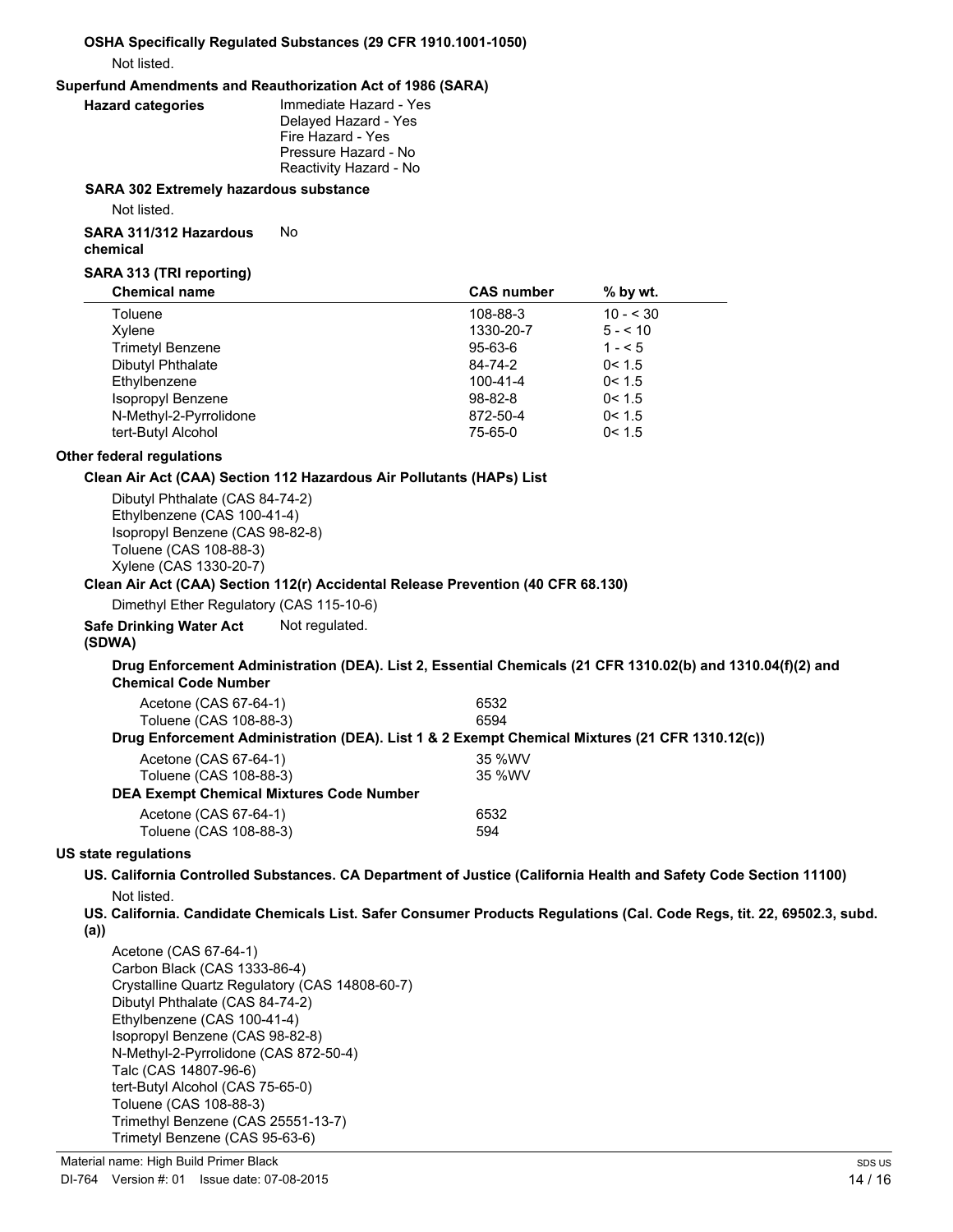Xylene (CAS 1330-20-7)

#### **US. Massachusetts RTK - Substance List**

Acetone (CAS 67-64-1) Carbon Black (CAS 1333-86-4) Crystalline Quartz Regulatory (CAS 14808-60-7) Dibutyl Phthalate (CAS 84-74-2) Dimethyl Ether Regulatory (CAS 115-10-6) Ethylbenzene (CAS 100-41-4) Isopropyl Benzene (CAS 98-82-8) N-Methyl-2-Pyrrolidone (CAS 872-50-4) Silicon dioxide (CAS 112945-52-5) Talc (CAS 14807-96-6) Tert Butyl Acetate (CAS 540-88-5) tert-Butyl Alcohol (CAS 75-65-0) Toluene (CAS 108-88-3) Trimethyl Benzene (CAS 25551-13-7) Trimetyl Benzene (CAS 95-63-6) Xylene (CAS 1330-20-7)

#### **US. New Jersey Worker and Community Right-to-Know Act**

Acetone (CAS 67-64-1) Carbon Black (CAS 1333-86-4) Crystalline Quartz Regulatory (CAS 14808-60-7) Dibutyl Phthalate (CAS 84-74-2) Dimethyl Ether Regulatory (CAS 115-10-6) Ethylbenzene (CAS 100-41-4) Isopropyl Benzene (CAS 98-82-8) N-Methyl-2-Pyrrolidone (CAS 872-50-4) Talc (CAS 14807-96-6) Tert Butyl Acetate (CAS 540-88-5) tert-Butyl Alcohol (CAS 75-65-0) Toluene (CAS 108-88-3) Trimethyl Benzene (CAS 25551-13-7) Trimetyl Benzene (CAS 95-63-6) Xylene (CAS 1330-20-7)

#### **US. Pennsylvania Worker and Community Right-to-Know Law**

Acetone (CAS 67-64-1) Carbon Black (CAS 1333-86-4) Crystalline Quartz Regulatory (CAS 14808-60-7) Dibutyl Phthalate (CAS 84-74-2) Dimethyl Ether Regulatory (CAS 115-10-6) Ethylbenzene (CAS 100-41-4) Isopropyl Benzene (CAS 98-82-8) N-Methyl-2-Pyrrolidone (CAS 872-50-4) Silicon dioxide (CAS 112945-52-5) Talc (CAS 14807-96-6) Tert Butyl Acetate (CAS 540-88-5) tert-Butyl Alcohol (CAS 75-65-0) Toluene (CAS 108-88-3) Trimethyl Benzene (CAS 25551-13-7) Trimetyl Benzene (CAS 95-63-6) Xylene (CAS 1330-20-7)

### **US. Rhode Island RTK**

Acetone (CAS 67-64-1) Dibutyl Phthalate (CAS 84-74-2) Dimethyl Ether Regulatory (CAS 115-10-6) Ethylbenzene (CAS 100-41-4) Isopropyl Benzene (CAS 98-82-8) N-Methyl-2-Pyrrolidone (CAS 872-50-4) Tert Butyl Acetate (CAS 540-88-5) tert-Butyl Alcohol (CAS 75-65-0) Toluene (CAS 108-88-3) Trimetyl Benzene (CAS 95-63-6) Xylene (CAS 1330-20-7)